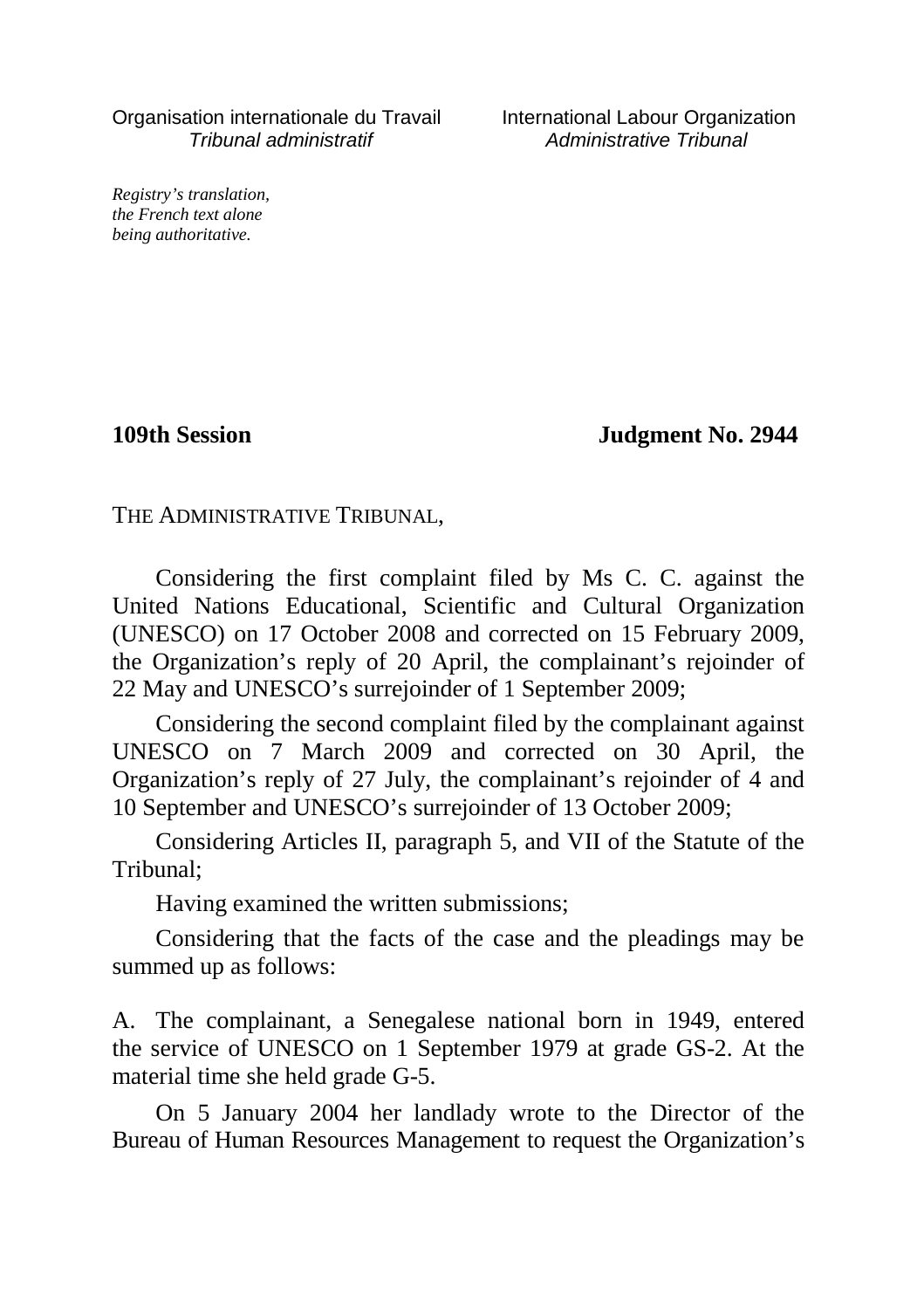assistance in obtaining the payment of arrears in rent and other charges which the complainant owed her. On 27 January 2004 the Director informed the complainant that she had received this letter and, reminding her of her obligations as an international civil servant, invited her to "put [her] affairs in order […] at the earliest opportunity" and to "ensure that, in the future, the Organization would not be embroiled in [her] private obligations". On 20 January 2006 UNESCO notified the complainant that, since she had not put her affairs in order despite numerous reminders to do so, her case would be referred to a Joint Disciplinary Committee in accordance with Staff Rule 110.2, by reason of her unsatisfactory conduct, unless she confirmed in writing by 1 March 2006 that the matter had been finally settled.

UNESCO was informed by a *note verbale* of 23 June 2006 from the French Ministry of Foreign Affairs that the dispute between the complainant and her landlady had been referred to the Ministry and that two earlier court decisions ordering the complainant to pay rent arrears had not had any effect. It had therefore been decided to defer the extension of the complainant's special residence permit until such time as the situation had been rectified. On 13 July UNESCO's Administration forwarded this note to the complainant and invited her to confirm in writing by 31 August 2006 that the matter had been finally resolved. On 22 September the Director of the Bureau of Human Resources Management notified the complainant that the Director-General had decided to refer her case to a Joint Disciplinary Committee. She was charged with failing to abide by the law and public policy of the host State, compromising the reputation and image of the Organization, and breaching the Standards of Conduct for the International Civil Service.

By a further *note verbale*, dated 7 November 2006, the Ministry of Foreign Affairs apprised UNESCO "of the lack of respect shown by the [complainant] towards French institutions" in a television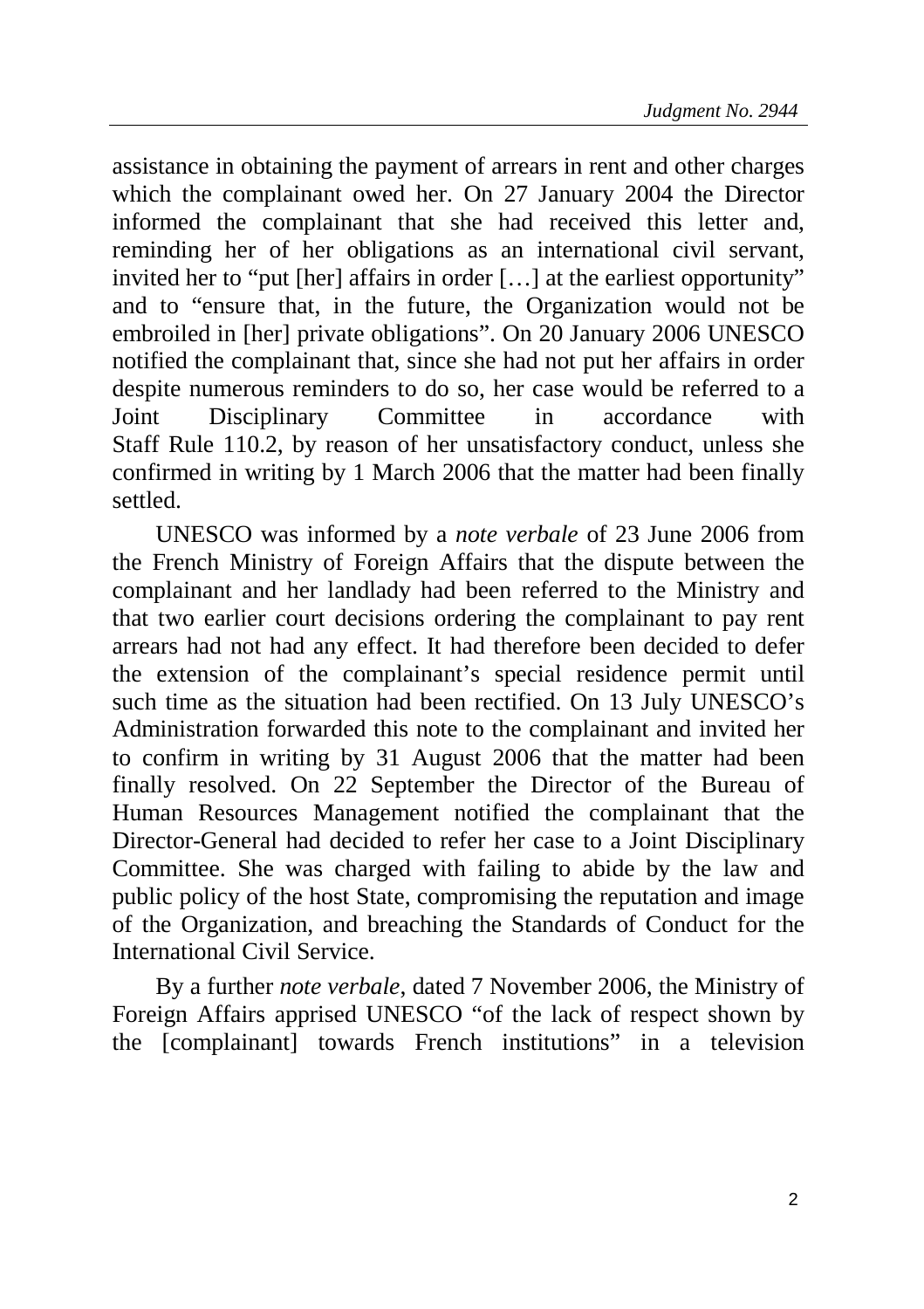programme, which had revealed that she still had no intention of complying with the numerous decisions of French courts ordering her to pay her rent arrears, and it asked the Organization to take steps to put an end to "this unsatisfactory situation".

The Joint Disciplinary Committee convened on 17 January 2007 and in its report of 24 January unanimously recommended that the Director-General adopt the disciplinary measure of termination for unsatisfactory conduct in accordance with Staff Regulation 10.2 and Staff Rule 110.1. The Director-General accepted this recommendation and the complainant was informed on 16 February that he had decided to impose on her the disciplinary measure of termination for unsatisfactory conduct with effect from 19 February 2007, but that she would be paid two months' salary on the date of her separation from service. On 27 February the complainant submitted a protest against this decision to the Director-General under paragraph 7(a) of the Statutes of the Appeals Board. She was informed by a letter of 18 April that the Director-General had confirmed the decision to terminate her appointment. On 19 April 2007 she sent a notice of appeal to the Appeals Board to notify it that she wished to pursue her contestation of the decision to terminate her appointment.

On 15 February 2008 the complainant submitted a further protest to the Director-General to request her promotion to grade P-3 and to complain of the moral harassment to which she had been subjected by the managers of the Bureau of Human Resources Management and of the disclosure of personal facts and data concerning her, for which she claimed compensation. Having received no reply, on 17 April she sent a notice of appeal to the Secretary of the Appeals Board. By a letter of 5 May 2008 the Director of the Bureau of Human Resources Management informed the complainant that the Director-General had dismissed her protest of 15 February as unfounded in fact and in law and as being manifestly irreceivable, mainly on the grounds that the complainant no longer had *locus standi* to submit such a protest, since she had no legal ties with the Organization following the termination of her appointment. That is the decision impugned in the first complaint.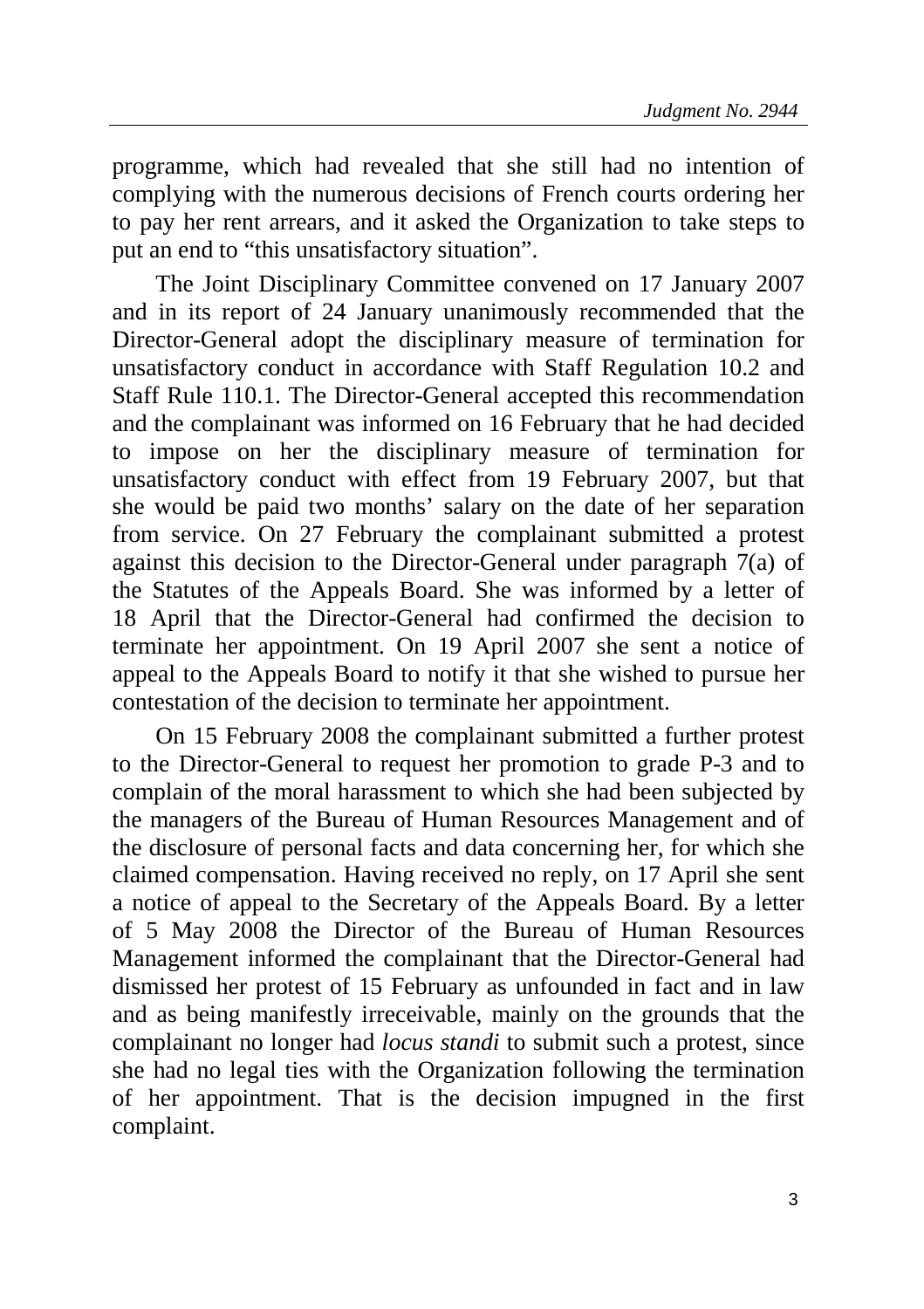The Appeals Board met on 18 June 2008 to consider the appeal of 19 April 2007. In its opinion of 11 July it recommended that the Director-General confirm the decision to terminate the complainant's appointment. It also recommended that the relevant services should pay the complainant the equivalent of three months' salary and entitlements owing to the injury she had suffered on account of "errors in the administrative procedures relating to her case". The acting Director of the Bureau of Human Resources Management informed the complainant by a letter of 28 August 2008 that the Director-General had decided to endorse the Board's recommendation to confirm the termination of her appointment. That is the decision impugned in the second complaint.

B. In her first complaint the complainant submits that, since her protest of 15 February 2008 was receivable, so too was her notice of appeal of 17 April. In her opinion the decision to terminate her appointment does not yet have *res judicata* authority and she therefore retains a cause of action giving her *locus standi*. In addition, she rejects the Administration's argument – put forward in the letter of 5 May 2008 – that she waited for almost a year after termination before submitting the above-mentioned protest. She explains that she had already asked for promotion in her protest of 27 February 2007 and that she was unable to file her second complaint any earlier because of the time limit applying to the Administration's response.

On the merits, the complainant considers that she is the victim of a "*de facto* blockage of promotion", which she regards as a hidden disciplinary measure adopted in breach of Staff Rule 110.2, and she contends that the Administration neglected its duty of care towards her and its obligation to act in good faith.

In addition, she maintains that her protest against moral harassment and the disclosure of personal facts and data is in reality an appeal to the highest authorities of UNESCO. In her eyes these actions constitute serious misconduct. By acting as they did, the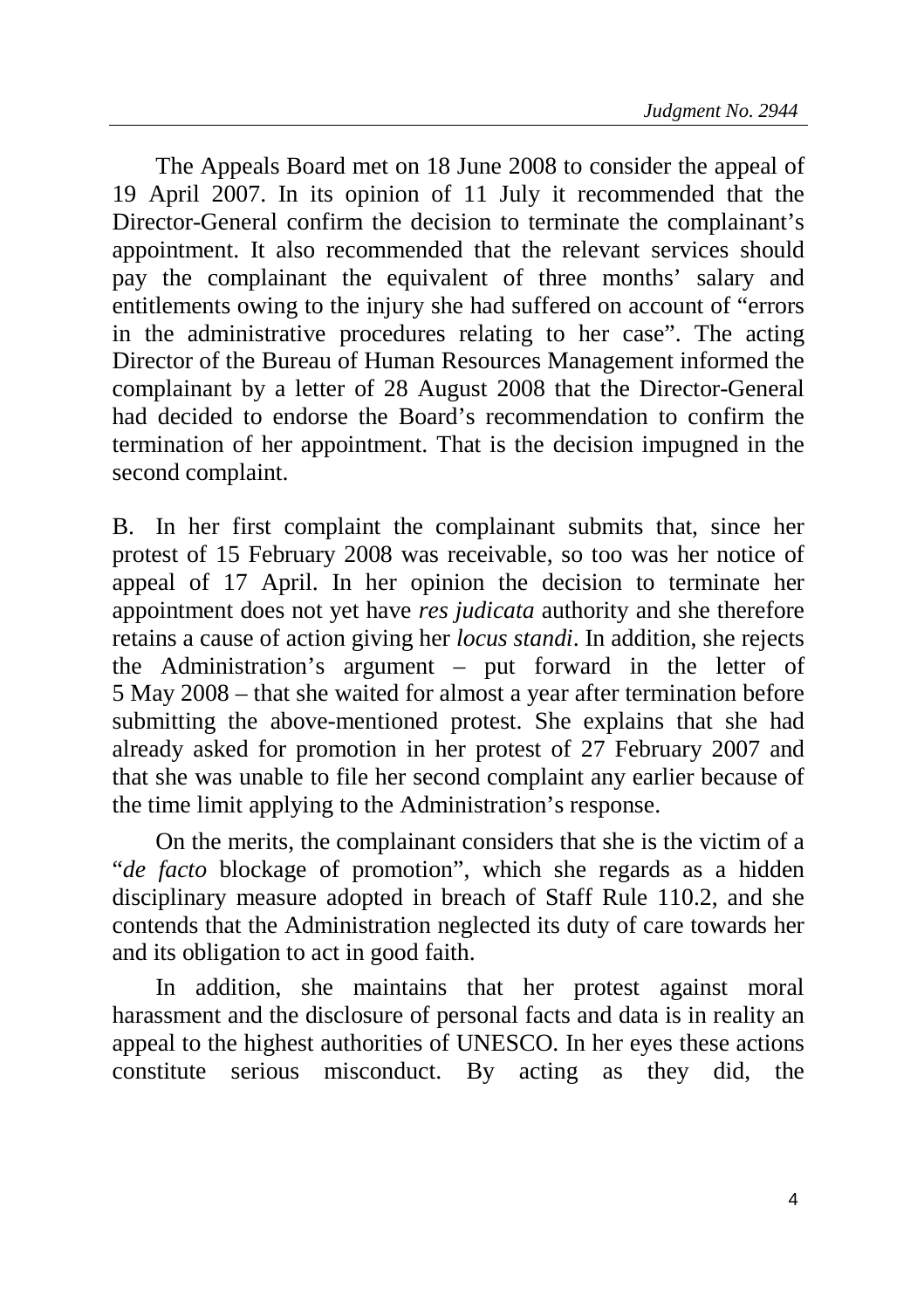managers of the Bureau of Human Resources Management did not fulfil their duty to display justice, fairness and integrity when managing staff.

In her second complaint the complainant asks the Tribunal to join her two complaints in order that it might have "a comprehensive view of her case". Relying on the fact that the final decision of 28 August 2008, dismissing her appeal, was in English but that she was unable to understand it properly, and that it was only on 12 December that she received, at her request, a translation into French under cover of a letter postmarked 8 December 2008, she suggests that the Tribunal should choose one of these dates as that on which the ninety-day period for filing a complaint should begin.

On the merits, she contends that she was subjected to a disciplinary measure for failure to comply with the Standards of Conduct for the International Civil Service, yet the text setting forth these standards was not yet in existence when her case was referred to the Joint Disciplinary Committee, since it was published by the Director-General on 30 January 2007. Relying on the rule *nulla crimen sine lege*, she considers that the Organization breached the principle of non-retroactivity.

She submits that when her case was examined by the Joint Disciplinary Committee, the Administration was over-represented, that she was unable to consult the Committee's report and was therefore unable to rely on this report in her appeal to the Appeals Board and, lastly, that the managers of the Bureau of Human Resources Management abused their authority and displayed personal prejudice against her.

In her first complaint the complainant asks the Tribunal to award her 150,000 euros in compensation for injury suffered on account of moral and administrative harassment and 300,000 euros in compensation for the injury suffered "by [her] and her family on account of the intentional disclosure of personal data concerning her". She asks that UNESCO be ordered to pay costs and interest on the sums claimed as from the date of the filing of the complaint.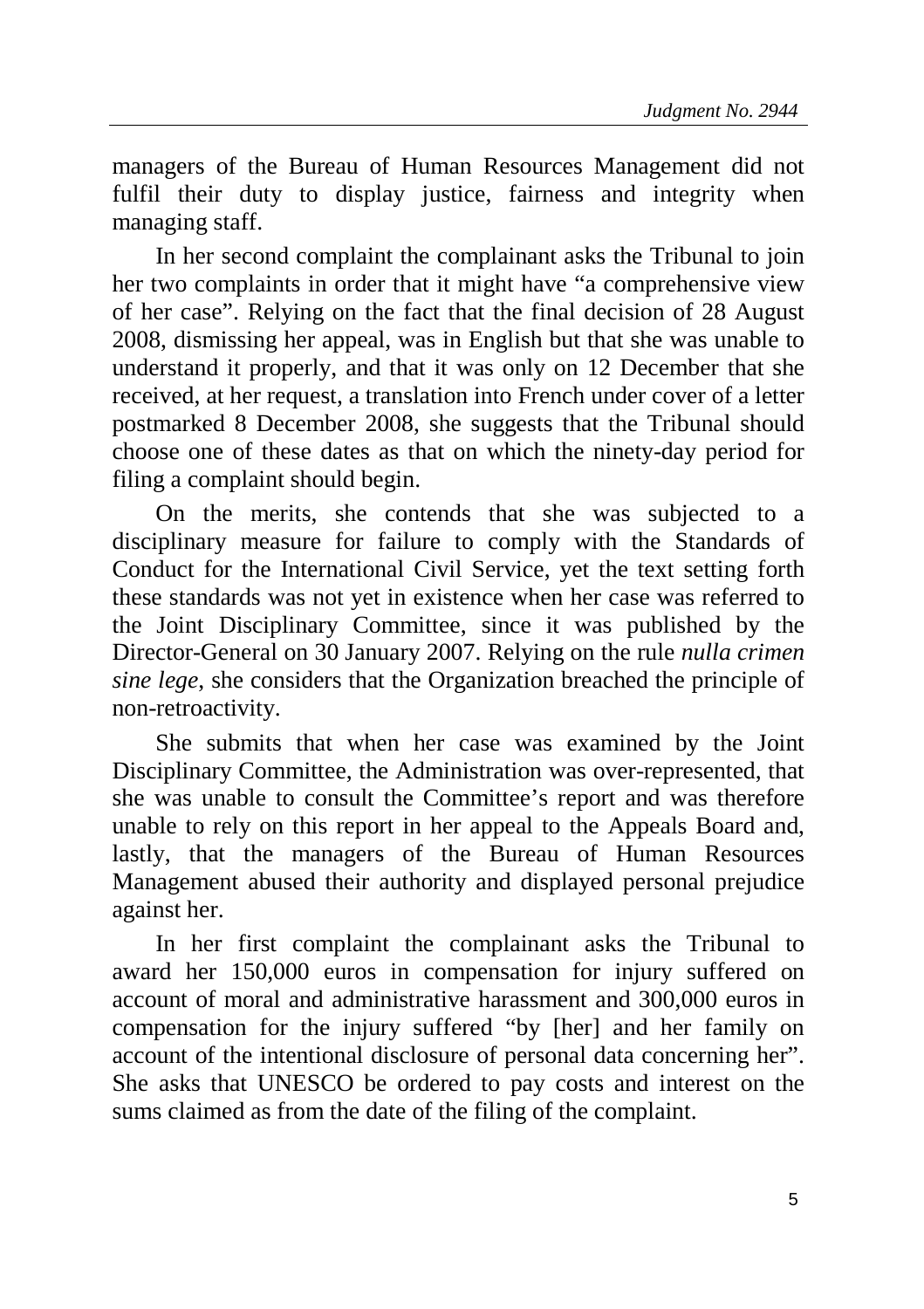In her second complaint she seeks the setting aside of the decision to terminate her appointment and the presentation of a written apology from UNESCO. She requests the payment of her full salary from 1 February 2007 to 5 June 2009, the date on which she should have taken retirement, and a payment "in lieu of notice" together with all her statutory entitlements. Lastly, she claims moral damages in the amount of 450,000 euros, costs, and interest on all sums claimed.

In both complaints, she asks the Tribunal to recommend that she be promoted to grade P-3 as from 1 January 2005.

C. In its reply to the first complaint UNESCO contends that the complaint is irreceivable because internal means of redress have not been exhausted. It adds that the request for promotion is completely unconnected with the impugned decision and is therefore also irreceivable.

On the merits and subsidiarily, the Organization contends that the conduct of the complainant who, for more than ten years, flouted the Standards of Conduct for the International Civil Service by not honouring her private obligations and ignoring the orders of the legal and administrative authorities of the host State, compromised the reputation and image of UNESCO. The decision to terminate her appointment was taken on the recommendation of the Joint Disciplinary Committee in accordance with the applicable texts. It submits in this respect that, according to well-established case law, the Tribunal recognises that international organisations have the discretion to terminate a staff member's appointment as a disciplinary measure if "it has lost confidence in the staff member and no longer believes that he will show due respect for its good name". The Organization adds that the complainant has never disputed the facts forming the basis of the termination of her appointment for unsatisfactory conduct.

With regard to the allegation of moral harassment, the Organization refers to Administrative Circular No. 2232 of 20 April 2005 entitled "Anti-harassment policy" which defines moral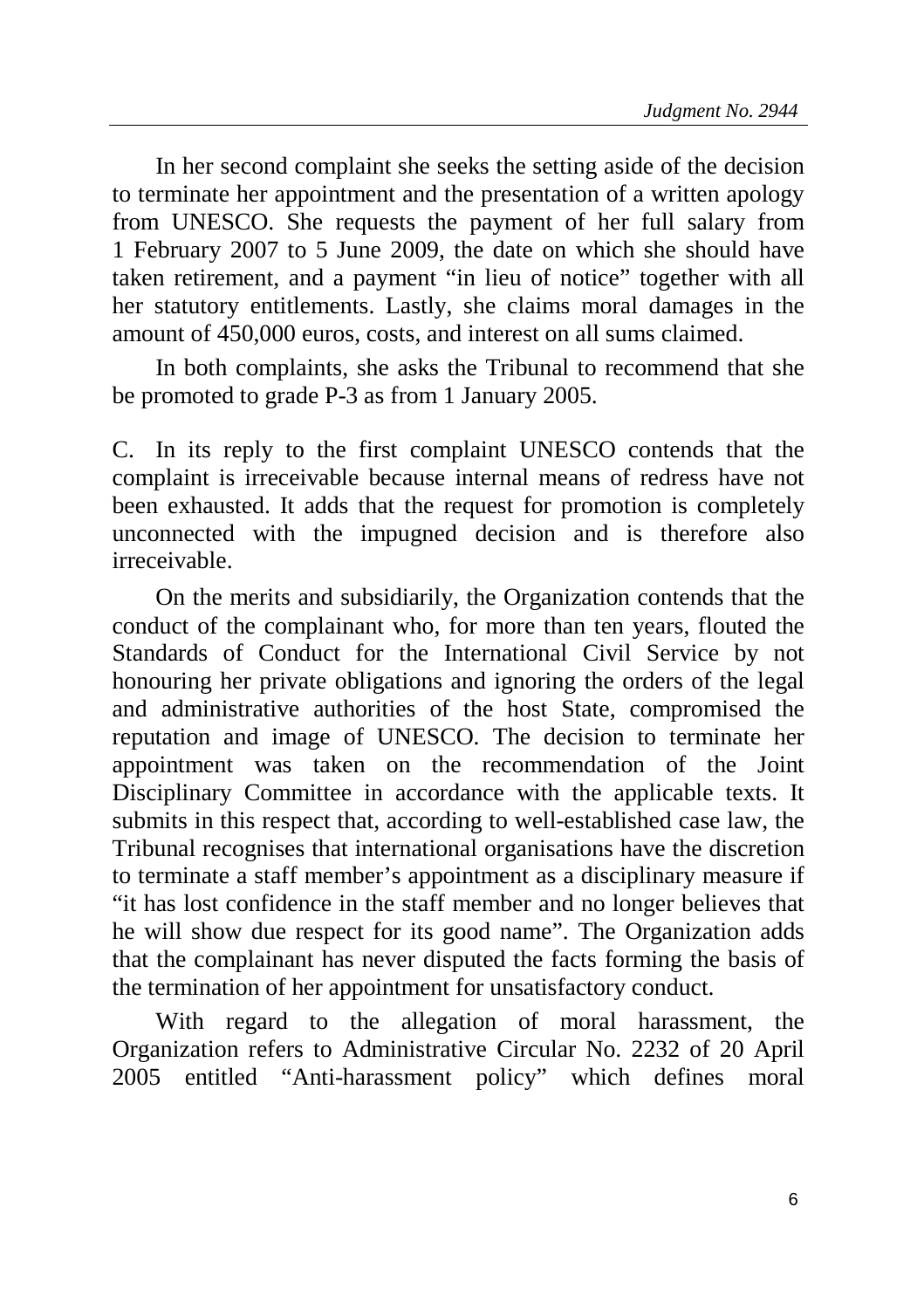harassment. It submits that the various memoranda which the Administration sent to the complainant in connection with her unpaid rent and her contempt for the Standards of Conduct for the International Civil Service cannot be said to constitute moral harassment within the meaning of the circular. It emphasises that the Tribunal's position on moral harassment is crystal clear. On several occasions it has held that allegations of harassment must be supported by specific facts and that it is up to the person alleging that he or she has suffered harassment to prove the facts. The complainant's allegations have not, however, been substantiated.

In its reply to the second complaint UNESCO states that it does not object to the joinder of the two complaints, although the legal issues at stake arise from two decisions which are not identical – one of them is not challengeable directly before the Tribunal because internal means of redress have not yet been exhausted – and are related to facts which are different.

With regard to receivability, the Organization considers that the complaint is time-barred because it was filed more than ninety days after the date of the official notification of the Director-General's final decision of 28 August 2008. In this connection it rejects the complainant's argument that the period in question did not begin until 8 December 2008, the date on which she was sent the French translation of this decision, because English is a working language of the Organization and Article VII of the Statute of the Tribunal contains no requirements in the matter. In addition, the Organization considers that the claim in this complaint that the complainant be promoted to grade P-3 is merely a vexatious repetition of the claim presented in the first complaint.

On the merits and subsidiarily, UNESCO reiterates the argument set out in its reply to the first complaint concerning the lawfulness of the impugned decision which, in its opinion, was adopted in accordance with the applicable rules and procedures.

In addition, the Organization indicates that the Standards of Conduct for the International Civil Service were available on its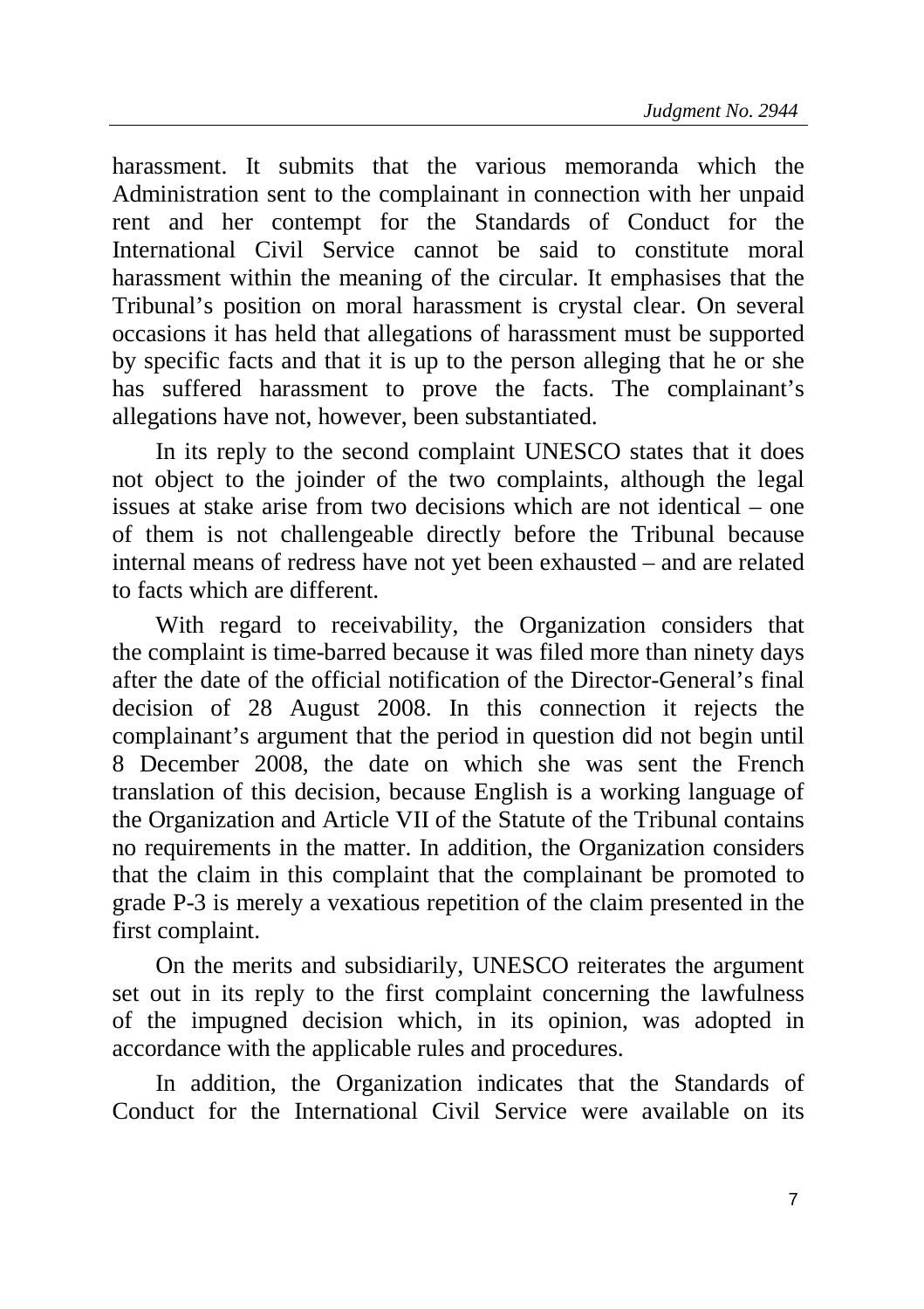intranet. It therefore considers that the complainant may not rely on either the principle of non-retroactivity or her ignorance of the law as a reason for not honouring her private and professional obligations.

D. In her rejoinders the complainant states that she abided by the provisions of the Statutes of the Appeals Board. For this reason, if internal means of redress have not been exhausted, the blame lies exclusively with the Administration. Moreover, she rejects the Organization's argument that she claimed that her second complaint was receivable because it was filed within ninety days of the notification of the translation of the decision of 28 August 2008. She explains that she merely made "a suggestion to the Tribunal" and was drawing attention to the fact that the Organization has a long period of time in which to reply. She presses her plea that the disciplinary measure imposed on her was not based on any text.

In addition to the claims presented in her first complaint, she asks the Tribunal to impose "severe and exemplary" penalties on UNESCO and to alert Member States to the "unacceptable practices" of the managers of the Administration.

E. In its surrejoinders the Organization fully maintains its position. It rejects the complainant's allegation that the termination of her appointment did not rest on any text. The decision to terminate her appointment was taken on the basis of the Staff Regulations and Staff Rules. It adds that both the earlier version of the Standards of Conduct for the International Civil Service and the revised version of 2007 applied to the complainant. In addition, it points out that the Joint Disciplinary Committee's report was forwarded to the complainant even though this was not required under the existing texts.

## CONSIDERATIONS

1. The complainant was recruited by UNESCO on 1 September 1979 at grade GS-2, as an audio-typist in the French Translation Section of the Bureau of Conferences, Languages and Documents.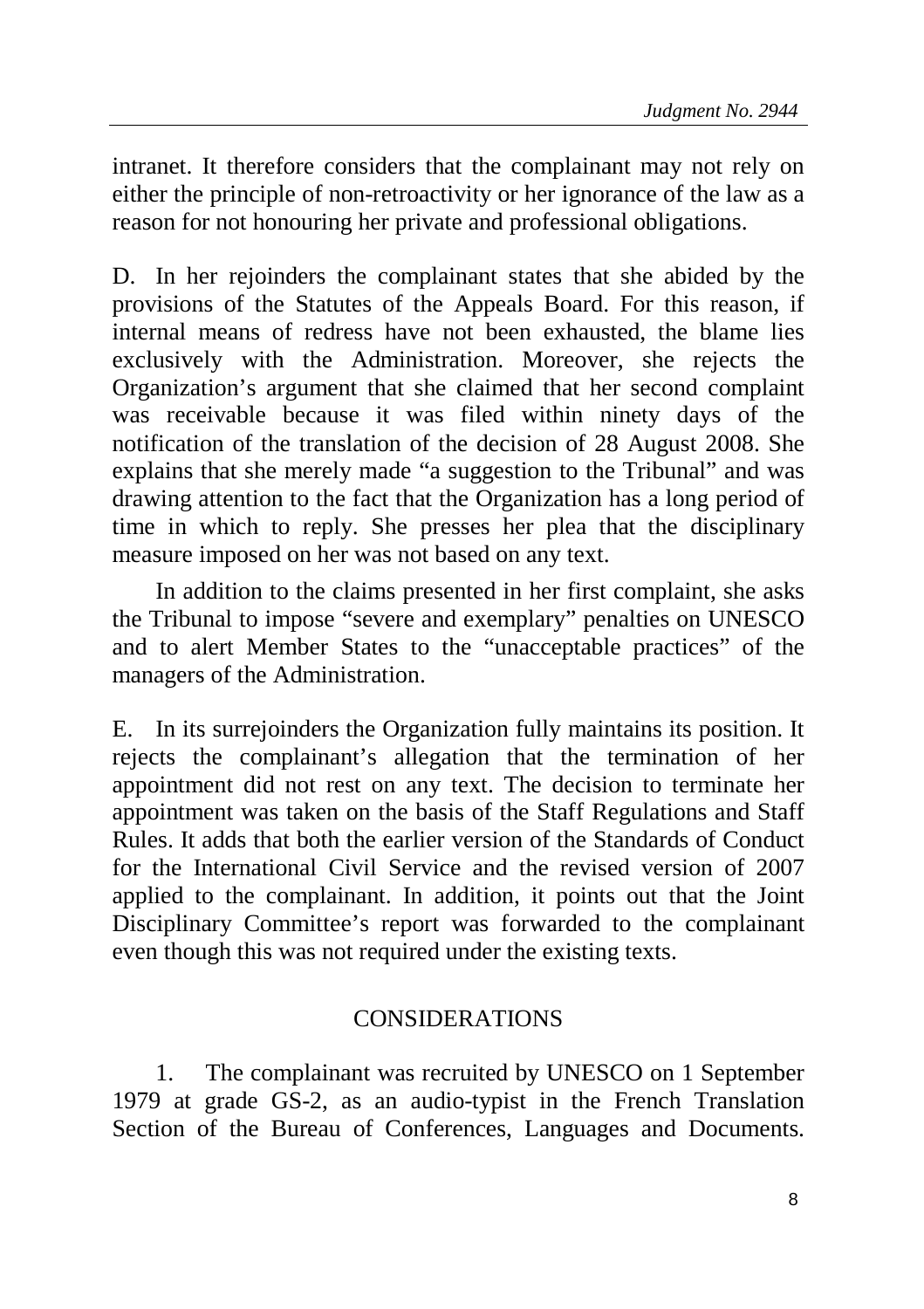At the material time, she held grade G-5 and was performing secretarial duties in the Division of Information Systems and Telecommunications of the Sector for Administration. The complainant should normally have retired on 5 June 2009.

2. In January 2004 the complainant's landlady sent UNESCO a letter seeking the Organization's assistance in obtaining the payment of arrears in rent and various charges which the complainant owed her. By a memorandum of 27 January 2004 the Director of the Bureau of Human Resources Management reminded the complainant that her "status as an international civil servant required irreproachable conduct from [her] in all circumstances (Staff Regulation 1.4) and, in particular, the honouring of [her] financial obligations" and she invited her to "put [her] affairs in order in this case at the earliest opportunity" and to "ensure that, in the future, the Organization would not be embroiled in [her] private obligations".

3. As the complainant did not take any of the requisite steps to this end, the landlady again sent a letter to UNESCO in which she enclosed a copy of an interim order of the court of first instance of Gonesse (*Tribunal d'instance*) of 15 September 2003 requiring the complainant and her former spouse jointly to pay the rent arrears at issue. On 30 April 2004 the court then served an order of attachment of the complainant's earnings on UNESCO with a view to securing reimbursement of this debt. This order was subsequently followed by several other procedural documents with the same purpose.

4. Although UNESCO refused to execute these various orders, which conflicted with its immunity under Articles 6 and 14 of the Agreement regarding the Headquarters of UNESCO and the privileges and immunities of the Organization on French Territory and with Staff Rule 103.19(f) which prohibits any attachment of staff members' salaries, the Organization did vigorously remind the complainant of her duties. Indeed, by a series of memoranda sent to her between March 2004 and January 2006 she was repeatedly and with increasing urgency invited to honour her private obligations and to respect the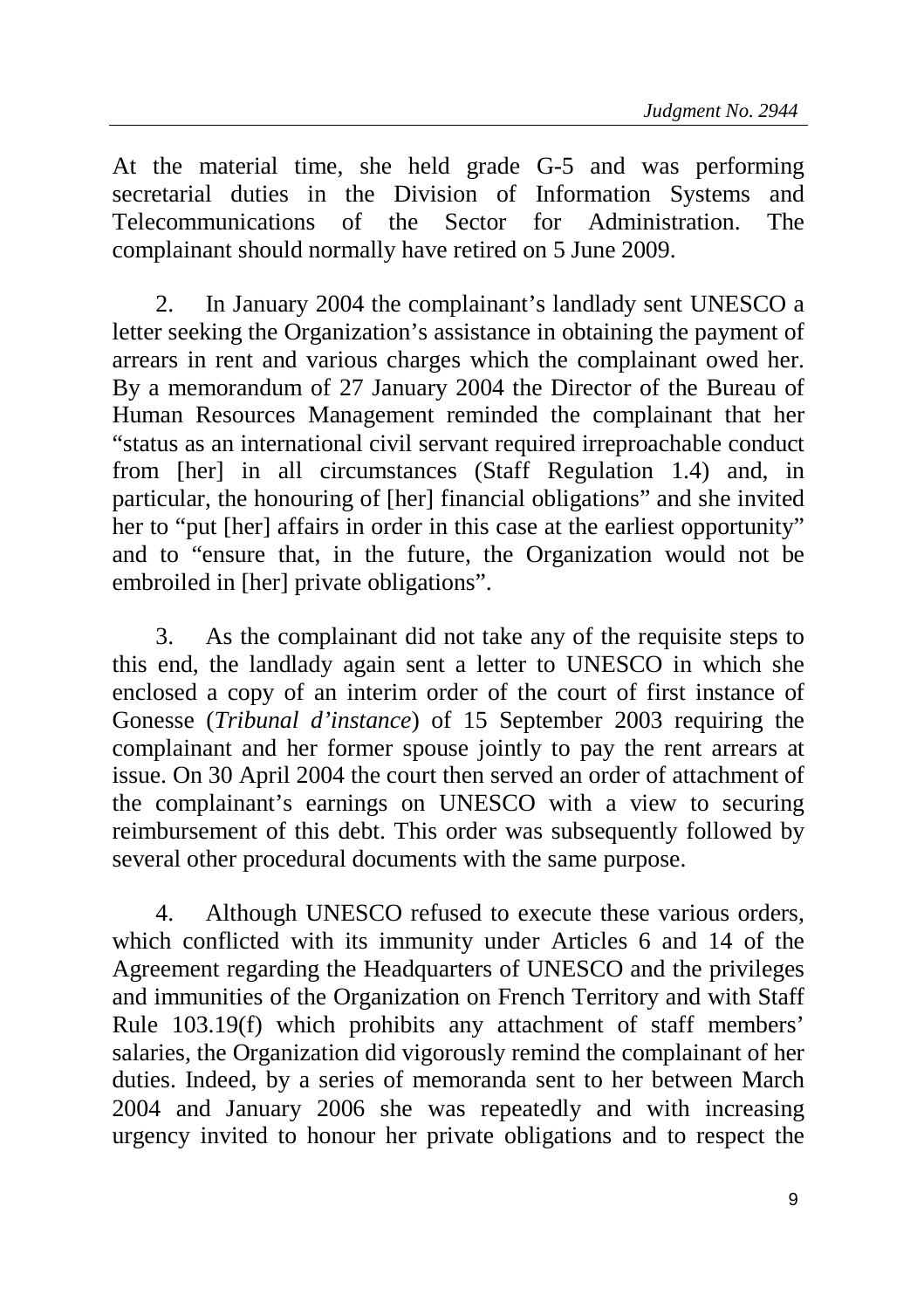laws of the Organization's host State. Despite the fact that these various memoranda set deadlines for putting her affairs in order and, as from March 2005, even specified that failure to meet the deadline would entail disciplinary measures, the complainant was simply wont to reply to the Organization that she was endeavouring to repay her debts, but none of these promises was ever actually fulfilled.

5. The French Ministry of Foreign Affairs likewise drew UNESCO's attention to what it regarded as unacceptable conduct on the part of the complainant. In a *note verbale* of 21 October 2005 it emphasised that Article 28 of the Headquarters Agreement obliged the Organization to make provision for appropriate modes of settling disputes involving any official who enjoyed immunity by reason of his or her official position. In addition, in a further *note verbale* of 23 June 2006 the Ministry informed UNESCO of the existence of other decisions of French courts in similar cases in 1994 and 1997 where the complainant had been found guilty of not paying her rent to other landlords. This same note announced that, in order to compel the complainant to discharge her obligations, it had been decided to defer the extension of the special residence permit for France which she held as an international civil servant.

6. On 13 July 2006, after receiving the latter note, the acting Director of the Bureau of Human Resources Management sent the complainant a further memorandum in which he emphasised yet again that "[her] conduct in these private matters constitute[d] an unacceptable breach of Staff Regulation 1.4 and of the Standards of Conduct for the International Civil Service, with the serious repercussions that this w[ould] have on the Organization's image in the host State". This memorandum set one last deadline, 31 August, for the complainant finally to put her affairs in order.

7. By an interim order of the Paris Administrative Court delivered on 29 July 2006 the French Minister of Foreign Affairs was enjoined, within seven days as from the date of the order, to extend the complainant's special residence permit on the grounds that there was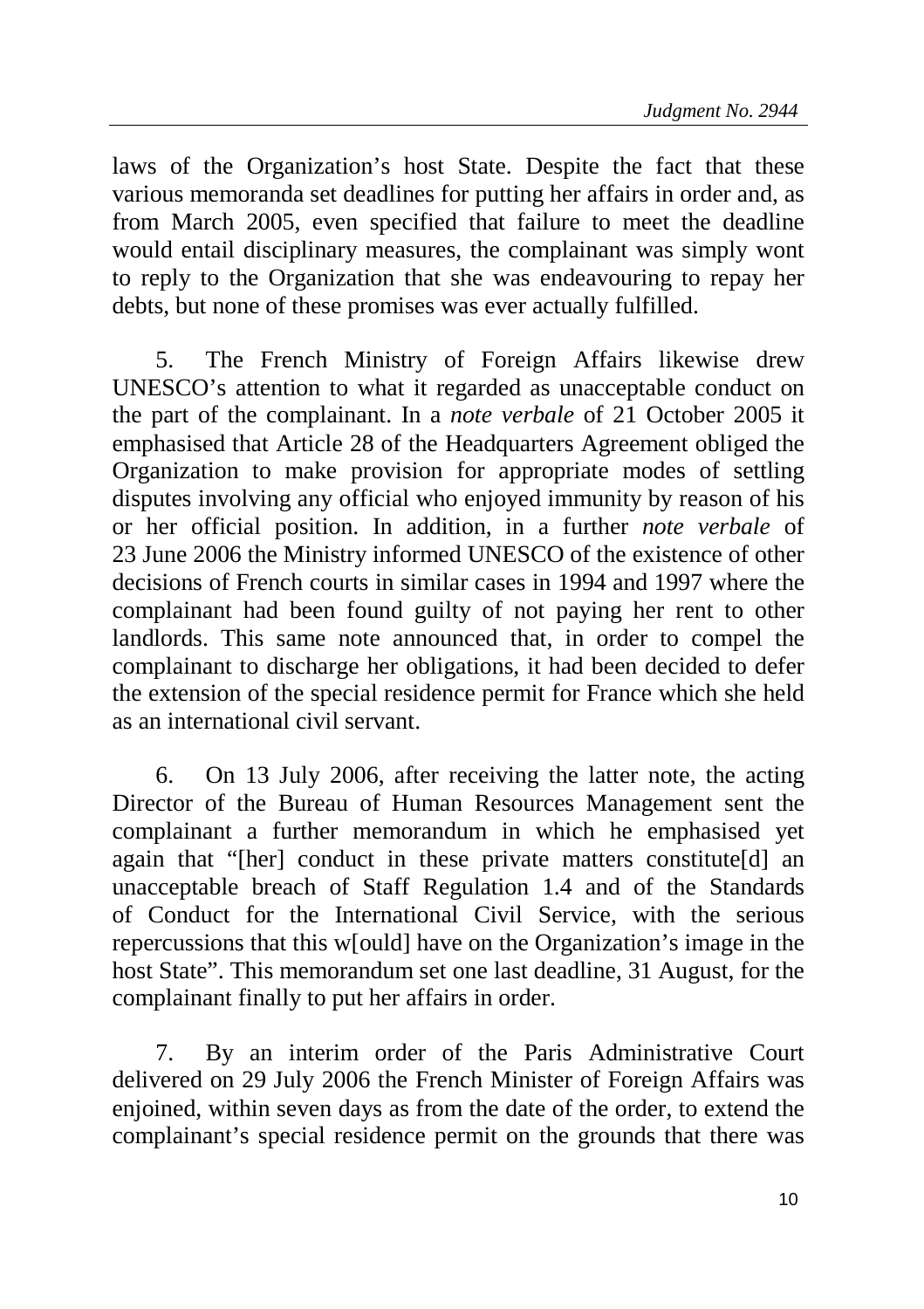no basis on which this authority could refuse to issue such a permit to a staff member of UNESCO. This order made it clear, however, that it did not prevent the Minister from renewing the permit for only a short period of time in order that "UNESCO, in its capacity as the employer whose image is necessarily compromised by the conduct of its staff member, may determine the relevant disciplinary measures to be taken in the event of a continued failure to pay arrears in rent and charges".

8. Since, on this basis, the Minister of Foreign Affairs issued the complainant with a special residence permit for one month only, the acting Director of the Bureau of Human Resources Management sent her another memorandum on 11 August 2006 to inform her that "[a]s this private affair ha[d now] become urgent" the Bureau "[wa]s compelled" to recommend to the Director-General that her case be submitted to a Joint Disciplinary Committee by reason of her "unsatisfactory conduct".

9. By a memorandum of 22 September 2006 the complainant, who had still not discharged her debts, was informed that disciplinary proceedings were being initiated before a Joint Disciplinary Committee against her for failure to abide by the law and respect the public policy of the host State, for compromising the reputation and image of the Organization, and for breaches of the Standards of Conduct for the International Civil Service.

10. After the case of the complainant's unpaid rent had been discussed in a French television programme broadcast on 27 October, the Ministry of Foreign Affairs sent a *note verbale* to UNESCO on 7 November 2006 in which it observed that "[t]he new dimension which this affair has taken on is liable to tarnish the reputation of the Organization itself on account of the lack of respect display[ed] by the [complainant] towards French institutions".

11. In its report of 24 January 2007 the Joint Disciplinary Committee, which acknowledged that all the charges levied against the complainant were well founded, unanimously recommended that she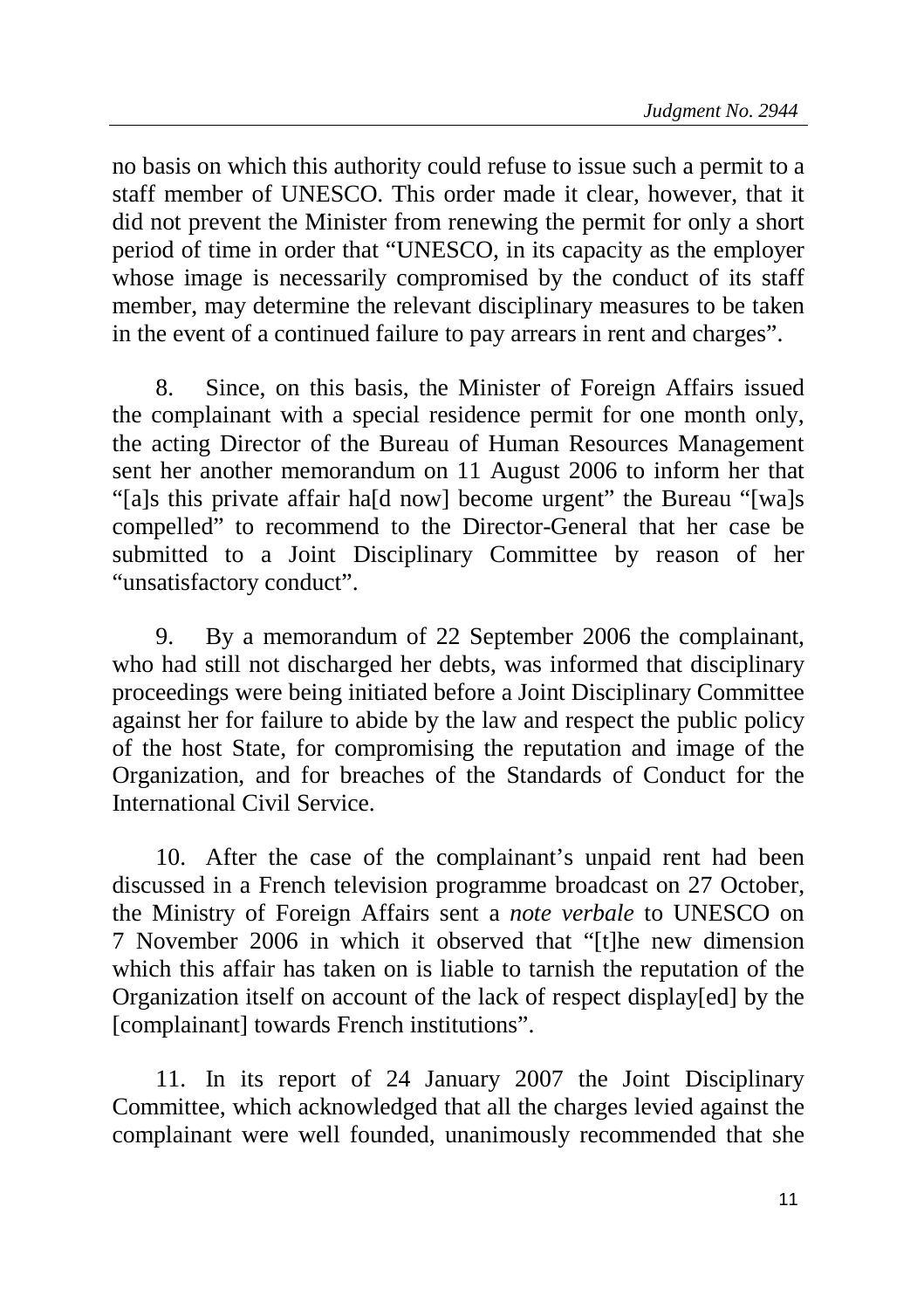should be subjected to the disciplinary measure of termination under Staff Regulation 10.2 and Staff Rule 110.1. By a decision of 16 February 2007 the Director-General followed this recommendation and therefore ordered this termination with effect as from 19 February, though he awarded the complainant two months' salary to allow for the fact that this measure was to take effect without notice.

12. As the complainant's protest against this disciplinary measure was dismissed, the case was referred to the Appeals Board which, in its opinion of 11 July 2008, unanimously recommended that the disputed decision be confirmed. However, by a majority of three votes to two, the Board also recommended that the complainant be granted the equivalent of three months' salary and entitlements owing to "errors in the administrative procedures relating to her case". The dissenting members disputed the existence of these errors.

13. By a decision of 28 August 2008 the Director-General, who accepted only the first of these two recommendations, rejected the complainant's appeal. That is the decision impugned in the second complaint.

14. In the proceedings which led to that decision the complainant had contended that she had been unduly denied promotion and had therefore asked to be promoted to grade P-3 as from 1 January 2005. Moreover, she had bitterly criticised the conduct of the managers of the Bureau of Human Resources Management, whom she accused of wilful and serious misconduct towards her. She considered that she had been subjected to moral and administrative harassment by these managers and she further submitted that they had deliberately divulged confidential information about her to third parties with the intention of harming her.

15. Since UNESCO contended in its written submissions to the Appeals Board that this argument gave rise to a dispute unrelated to the challenge concerning the disciplinary measure imposed on the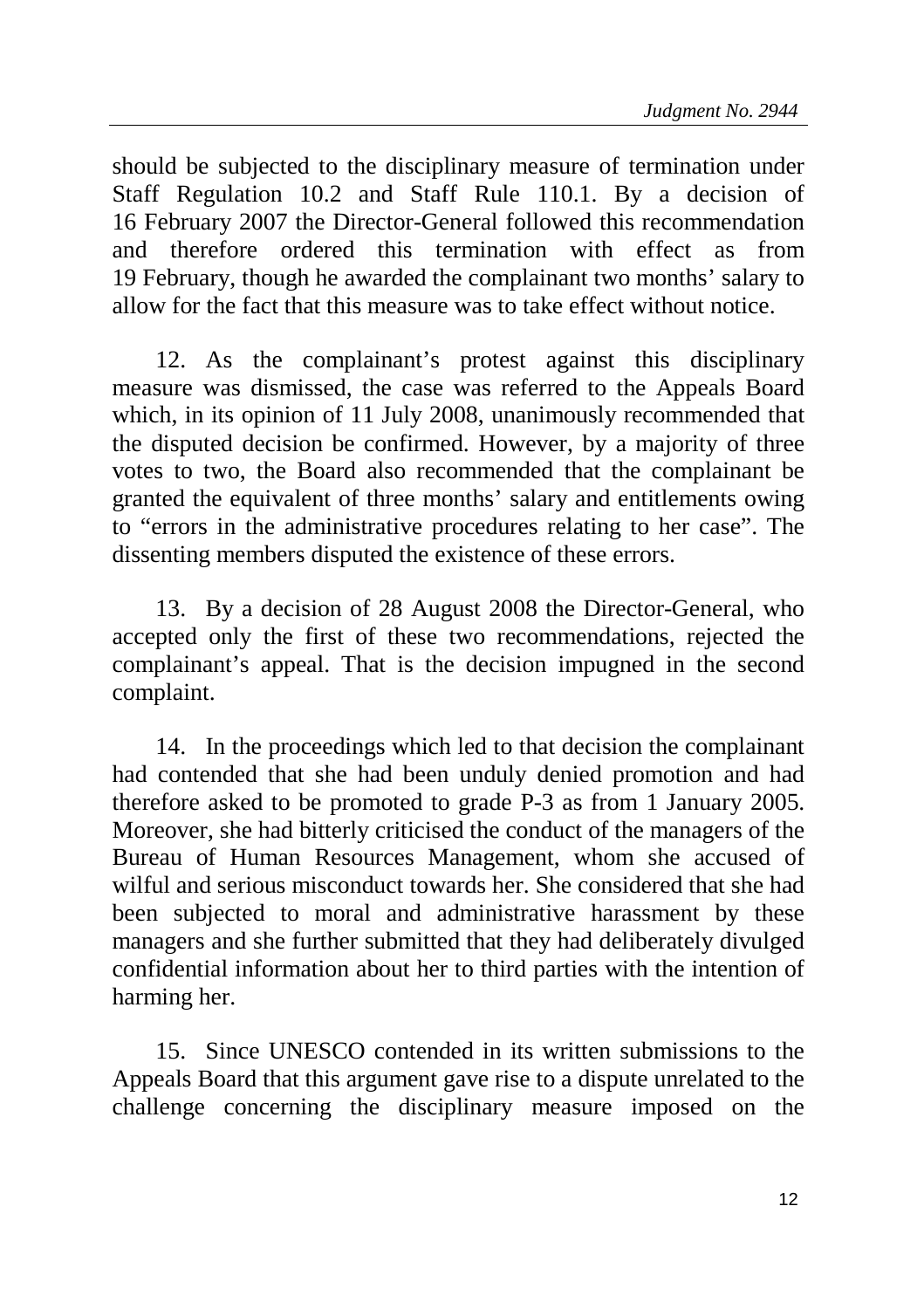complainant, she submitted, on 15 February 2008, a second protest specifically related to these various issues.

16. By a decision of 5 May 2008 the Director-General rejected this protest on the grounds that it was not only unfounded, but also irreceivable for a variety of reasons. One of these reasons was that the complainant had ceased to be a staff member of the Organization as from the termination of her appointment on 19 February 2007 and therefore no longer had *locus standi* to submit such a protest.

17. As she was unable to persuade the Appeals Board to review this decision, she challenged it directly before the Tribunal in her first complaint.

18. In her second complaint the complainant requested the convening of an oral hearing. In view of the abundant and very clear written submissions and evidence produced by the parties, the Tribunal considers that it is fully informed about the case and does not therefore deem it necessary to grant this request.

19. The complainant's request for joinder of the two complaints does not meet with any objection on the part of the Organization, which leaves this matter to the discretion of the Tribunal. These complaints, which contain some common claims and rest in part on the same arguments, are largely interdependent. The Tribunal therefore considers that they should be joined in order that they may form the subject of a single judgment.

20. The Tribunal first observes that there is no merit in the complainant's submission that she was wrongly denied access to the internal means of redress offered by the Organization when she submitted her protest of 15 February 2008. Staff Regulation 11.1, Staff Rule 111.1 and the Statutes of the Appeals Board in fact confine these means of redress to "staff members". As the Tribunal has recently had occasion to find with regard to the staff rules and regulations of another international organisation which uses the same terms, that the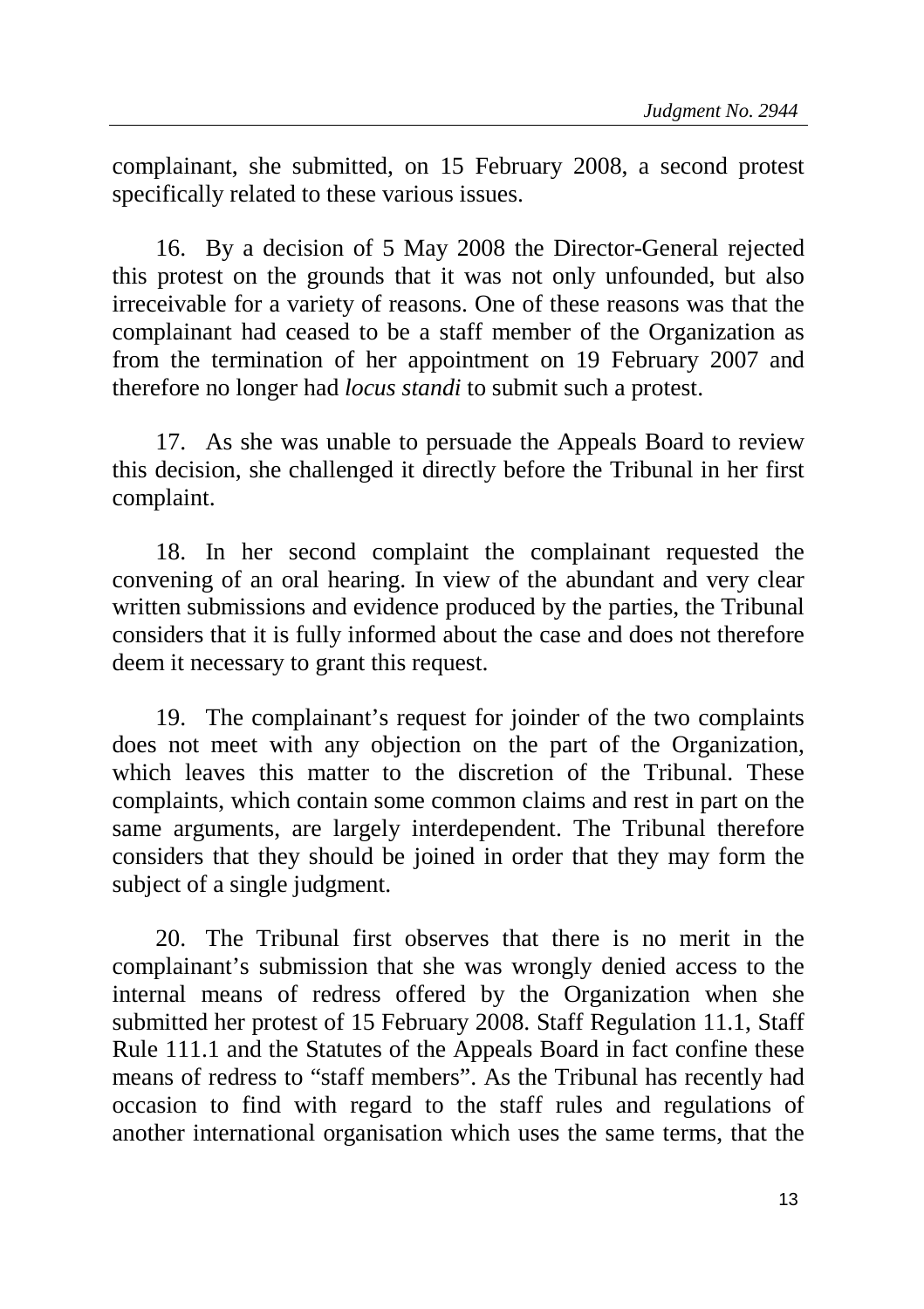reference to "staff members" should not be construed as encompassing former staff members (see Judgment 2840, under 18 to 21). In addition, contrary to the complainant's submissions, the fact that the decision of 16 February 2007 terminating her appointment was itself the subject of a complaint did not make it any less binding. The complainant could not therefore have access to the internal appeal procedure in order to challenge a decision adopted after the date on which the termination of her appointment took effect. She is, however, entitled to file a complaint directly with the Tribunal, whose jurisdiction extends, under Article II, paragraph 6(a), of the Statute of the Tribunal, to any official, "even if his employment has ceased".

21. In support of her claim concerning her non-promotion to grade P-3, which the Tribunal will examine first, the complainant essentially maintains that throughout her working life her professional abilities were favourably assessed and that she made a useful contribution to the workings of the Organization through certain personal initiatives and her membership of various working groups.

22. In this connection it will be recalled that, according to firm precedent, international civil servants do not have a right to promotion (see, for example, Judgments 1207, under 8, or 2006, under 12) and that decisions in this domain, which are taken at the discretion of the executive head of the organisation, are subject to only limited judicial review (see, for example, Judgments 1670, under 14, or 2221, under 9).

23. In the instant case it is true that the complainant's performance was assessed quite favourably throughout her working life – leaving aside the considerations which led to the initiation of disciplinary proceedings against her. But this finding is hardly sufficient to convince the Tribunal that the refusal to promote the complainant to grade P-3 was due to a manifest error in the appraisal of her merits. Contrary to the complainant's submissions, the decision not to grant her such promotion, which was not mandatory, did not in itself constitute a breach of Staff Rule 104.11 *bis*(a), according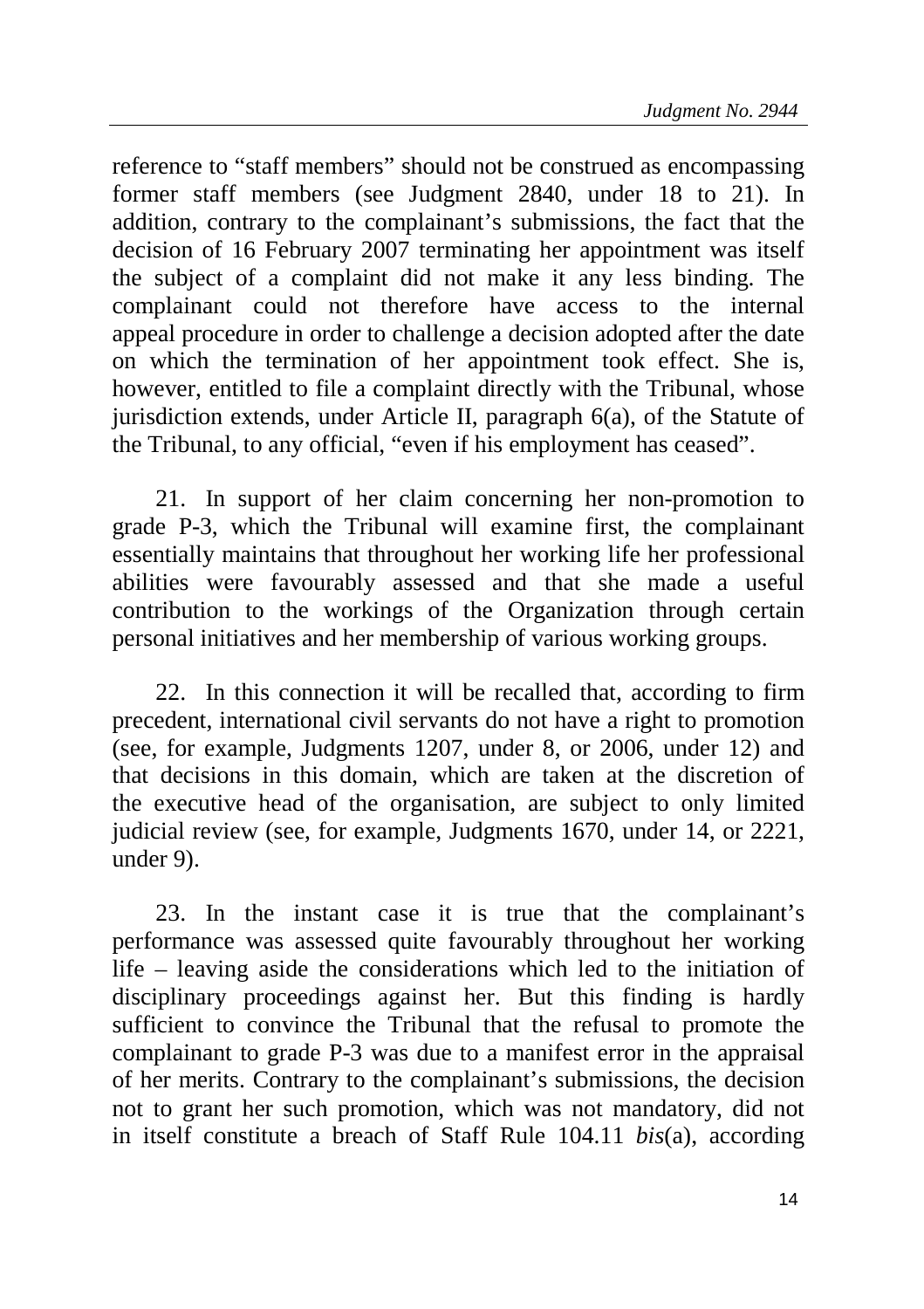to which "[p]erformance appraisal is fundamental to the career development of staff members", particularly since the grade to which the complainant aspired was much higher than that which she held and was in the Professional category. In these circumstances, there is no merit in the complainant's submission that this refusal to promote her constituted a hidden disciplinary measure, or that it stemmed from discrimination against her, or that it represented a breach by the Organization of the principle of good faith, of its duty of care towards its staff or of its obligation to treat them with dignity.

24. With regard to the moral and administrative harassment which she claims to have suffered, the complainant contends that she was the target of the personal animosity of the Director and acting Director of the Bureau of Human Resources Management. In her opinion they hatched a "plot" and mounted a "conspiracy" against her by "opportunistically exploiting [her] private financial difficulties and the creditors' letters addressed to [her] employer".

25. However, the submissions in the file clearly do not confirm the existence of such harassment, which must be proved by the person alleging it (see, for example, Judgments 2100, under 13, or 2370, under 9).

26. In this connection the complainant complains of the repetitive nature and threatening content of the succession of memoranda inviting her to pay her debts on pain of disciplinary action. In particular, she considers that the memorandum of 11 August 2006, which was sent to her home during her summer leave, was gratuitously offensive as it arrived only a few weeks after the previous warning sent to her on 13 July 2006. But the sole reason for the large number of memoranda was that the complainant had failed to put her affairs in order within the time limit set in each of them. The sequence of events described above shows that the memorandum of 11 August 2006 was sent because of the urgency created by the decision of the French Ministry of Foreign Affairs to extend the complainant's special residence permit for France for only one month.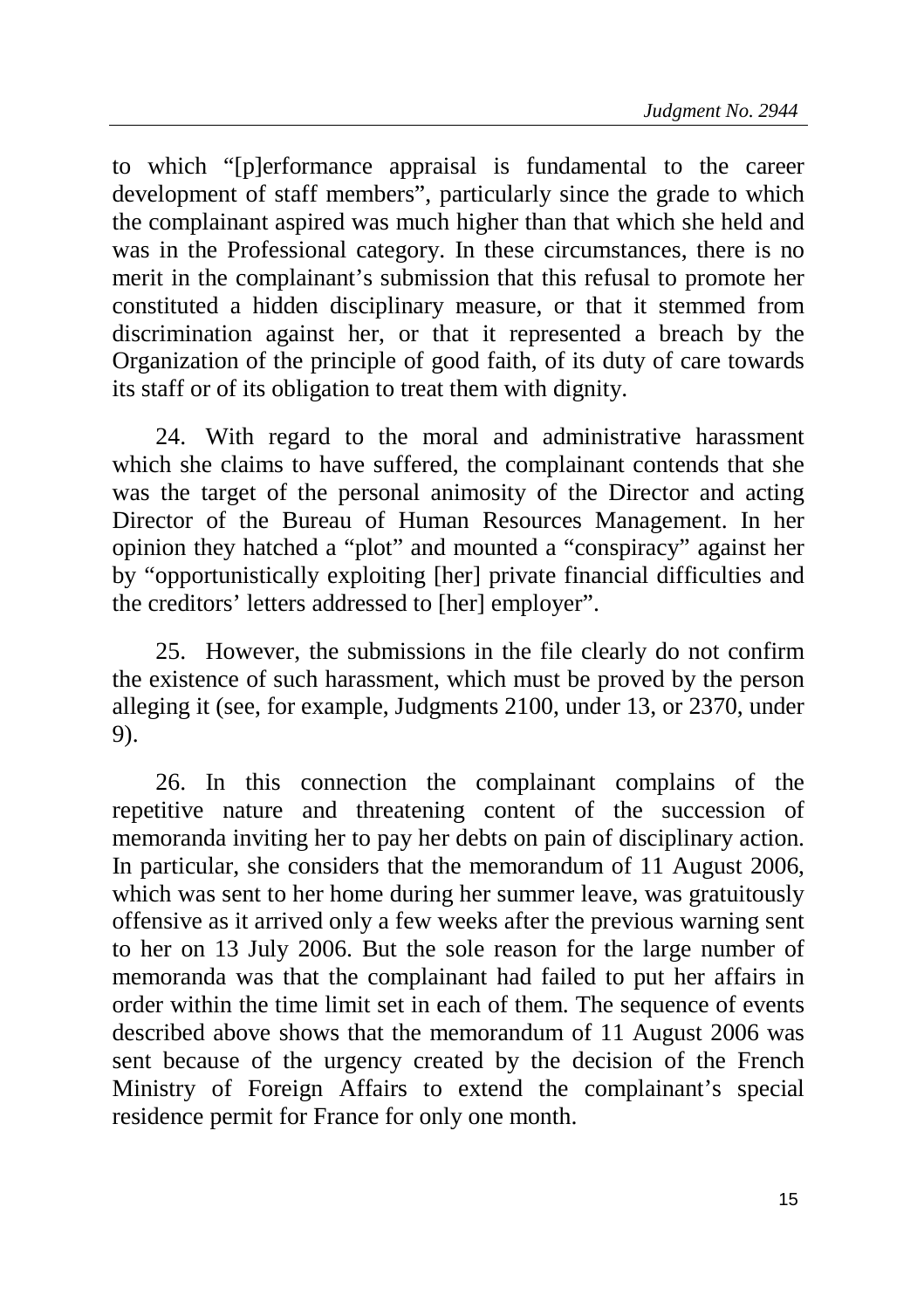27. Similarly, the complainant's allegation that the staff members in question had encouraged her landlady to contact UNESCO and then to tell the Ministry of Foreign Affairs and the journalist who produced the above-mentioned television programme about her case, must be rejected. Firstly, the file shows that, on the contrary, the landlady herself apprised the Organization of her difficulties, to its great displeasure. Secondly, nothing confirms that the steps taken by this person were guided by the aforementioned staff members; indeed, what makes such a contention even less plausible is that it was plainly in the Organization's interest to give as little publicity to this affair as possible.

28. Neither the fact, which was by no means unusual, that the security officers at Headquarters were informed that the complainant was no longer authorised to enter the premises after her separation from UNESCO, nor the fact that the Organization's Medical Service – which the complainant does not say that she consulted for any particular reason – did not concern itself with her state of health until shortly before the termination of her appointment, amount to moral harassment of the complainant. Furthermore, although she complains that she did not receive the salary due to her for the period 1 to 18 February 2007, the submissions reveal that this delay in payment was due solely to the fact that she herself had failed to complete the separation formalities set out in paragraph C.1 of item 2905 of the UNESCO Administrative Manual, because she had not repaid the loans taken out with the Staff Savings and Loan Service.

29. Lastly, the Tribunal notes that the complainant never lodged a complaint of moral harassment, as she could have done in accordance with the provisions of Administrative Circular No. 2232 of 20 April 2005 entitled "Anti-harassment policy", during her entire period of service with UNESCO. It was not until disciplinary proceedings were initiated against her that she formulated such accusations against the staff members in charge of these proceedings, a circumstance which can only detract from the credibility of her allegations.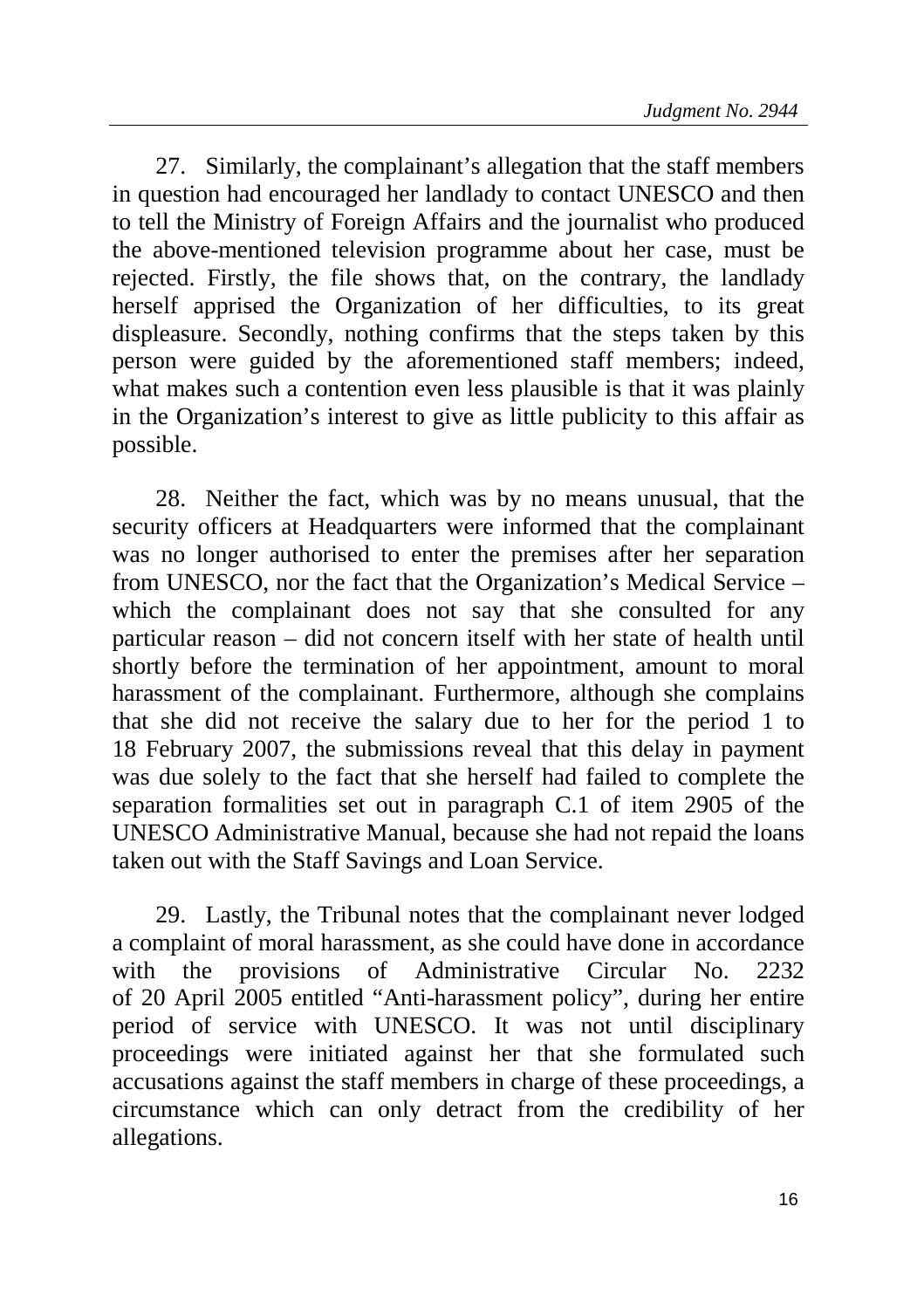30. The complainant's arguments regarding the unlawful disclosure of personal information are equally devoid of merit. In this respect the complainant submits that since the mid 1990s and "increasingly and systematically" after 2004 the Organization divulged personal data concerning her to various third parties, including staff members of UNESCO, authorities representing her country of origin in France and members of her family. She also contends that the contents of confidential letters addressed to her were regularly revealed to third parties.

31. But once again it must be found that it is by no means established that these acts really occurred. There is nothing in the file to indicate that the Organization disclosed personal data regarding the complainant to unauthorised persons or that it divulged in any form whatsoever information contained in letters addressed to her

32. More specifically with regard to the television programme of 27 October 2006, as noted above, it is hardly likely that the Organization would have encouraged such an initiative since media publicity of the affair could only tarnish its public image in the host State. Furthermore, the complainant herself says in her submissions that steps were taken to preserve her anonymity when this programme was broadcast.

33. Lastly, the complainant implies that information about her was circulated at the instigation of the French Ministry of Foreign Affairs, but the Tribunal clearly has no jurisdiction to deal with criticism of the political or administrative authorities of a State.

34. It is on those bases that the lawfulness of the termination of the complainant's appointment must now be examined.

35. In order to challenge this decision, the complainant first enters various pleas regarding the validity of the procedure followed.

36. She criticises the Director and acting Director of the Bureau of Human Resources Management for not interviewing her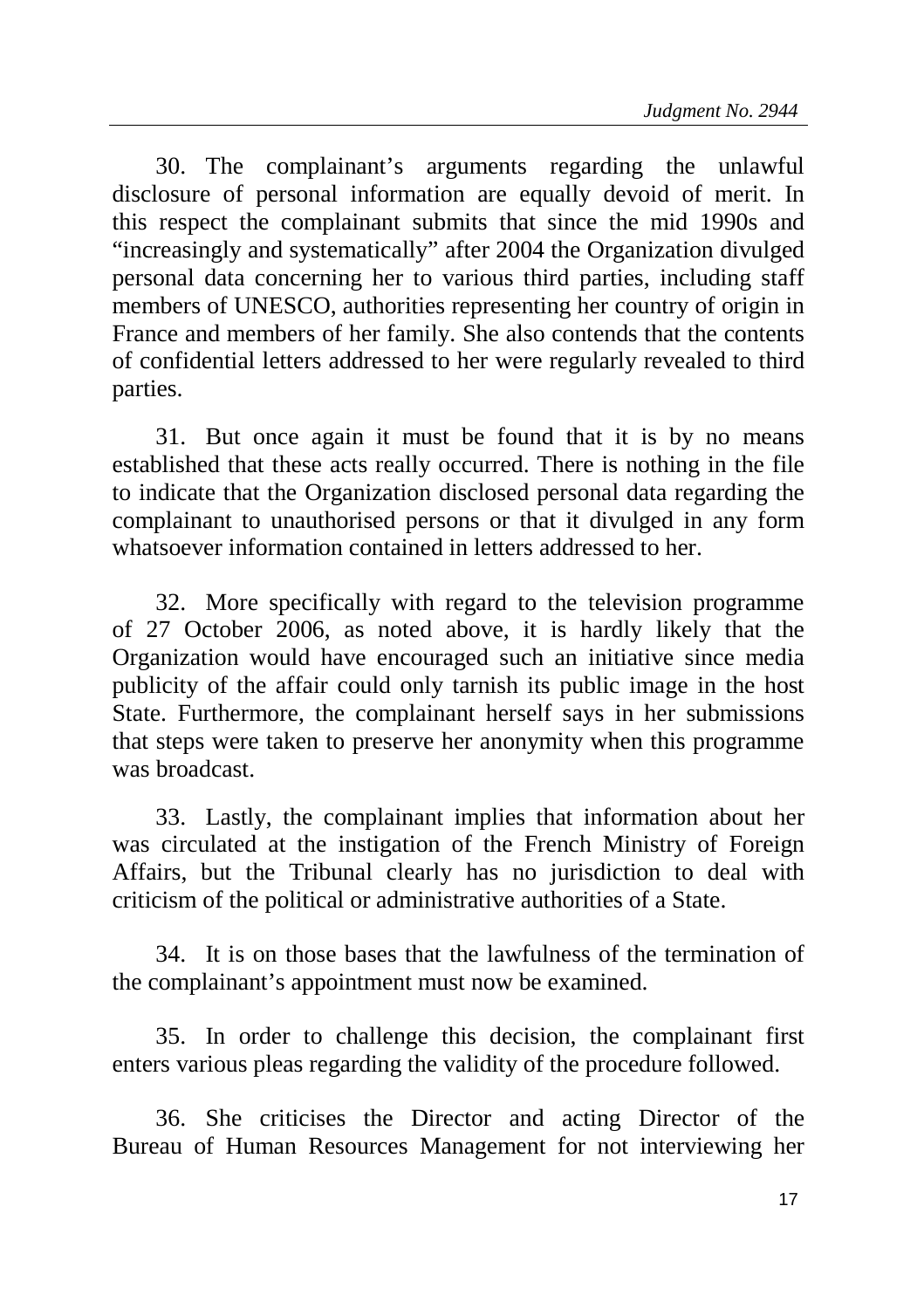before initiating the disciplinary proceedings. But, contrary to her submissions, the right to be heard, which every staff member possesses, does not encompass that of being interviewed by the staff members of one's choice and the authorities in question were under no obligation to hold such an interview, which the complainant does not even say that she sought at the time.

37. According to the complainant, the brief and evidence which she submitted to the Organization for the attention of the Joint Disciplinary Committee on 17 January 2007, in other words on the day on which the latter met, was not in fact considered by that body. This assertion is, however, plainly unfounded given that the Committee's report shows that its members did examine this evidence.

38. The complainant submits that the Joint Disciplinary Committee's deliberations were flawed because the Bureau of Human Resources Management was over-represented in them. She argues that three staff members of the Bureau took part in the meeting, whereas the Committee's Rules of Procedure make provision for only one representative of the Bureau to be present. First, it must be noted that one of the staff members in question attended the meeting not as a representative of the Bureau but as Secretary of the Committee, in accordance with paragraph 5 of the Committee's Rules of Procedure. Furthermore, while paragraph 6(a) of the Rules lists "a representative of the Bureau of Personnel" among the persons who may attend the Committee's meetings, this provision cannot be interpreted to mean that the Bureau may not be represented by more than one staff member. A converse interpretation would be too restrictive, because in practice it would hamper the efficiency of such a committee. Moreover, there would be very little reason for it, because the provision in question does not concern the actual membership of this joint body, but simply determines who may attend its meetings.

39. The complainant alleges that the acting Director of the Bureau of Human Resources Management made a statement during the Committee's meeting, although he is not among the representatives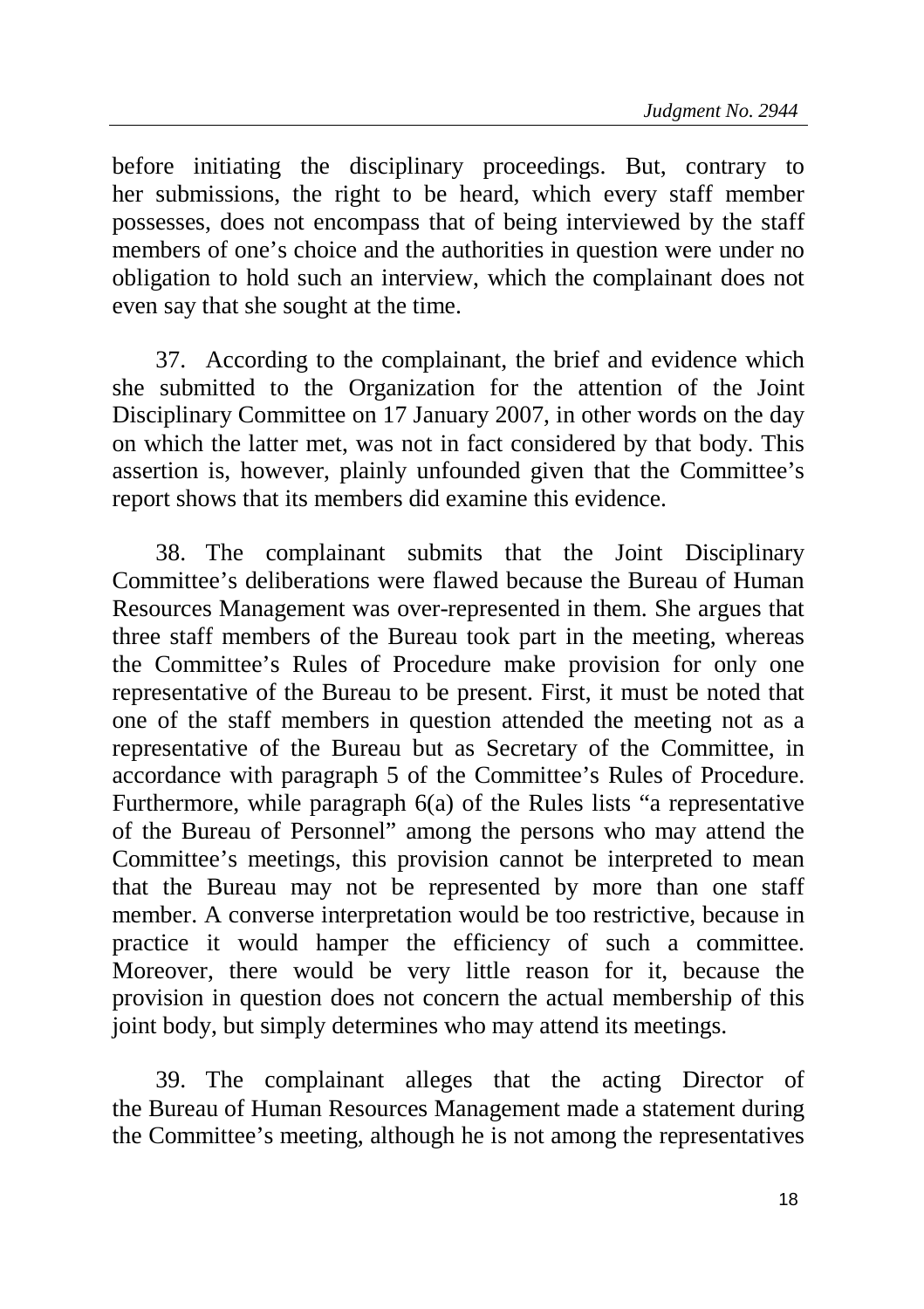of the Organization who are authorised to attend. But the Organization, without being effectively contradicted by the complainant, denies that any such statement was made and its existence therefore cannot be regarded as proven.

40. The complainant contends that during the proceedings the Organization unlawfully added some evidence to the file submitted to the Joint Disciplinary Committee. But in the instant case there was nothing to prevent the production of these documents since they might have provided more information for the Committee during its discussions and were also forwarded to the complainant.

41. She objects to the fact that she was not heard by the Joint Disciplinary Committee. The file shows, however, that this was her own doing, inasmuch as she was duly invited to attend the Committee's meeting and was even on the premises the day of the meeting, but voluntarily and deliberately chose to abstain from participation in the discussions. Although she tries to justify this attitude by saying that she had health problems, this argument will be discounted, since she could have designated a staff member to represent her and this meeting had already been postponed twice for reasons attributable to her.

42. Lastly, she submits that the right of defence was breached because she was not sent the Joint Disciplinary Committee's report and was thus deprived of this essential document when preparing her appeal to the Appeals Board. It is true that, in accordance with the procedure laid down in item 3005.15 of UNESCO's Administrative Manual, the Committee's report was transmitted only to the Director-General. The complainant is, however, right in holding that she was entitled to receive this report. The confidential status conferred on this report by Staff Rule 110.2(f) should not apply with respect to the staff member concerned (see, in this connection, Judgment 2229, under 3(b)). But, while the Organization could not lawfully refuse to forward this report to the complainant, it was not obliged to transmit it to her of its own accord, and in this case the complainant did not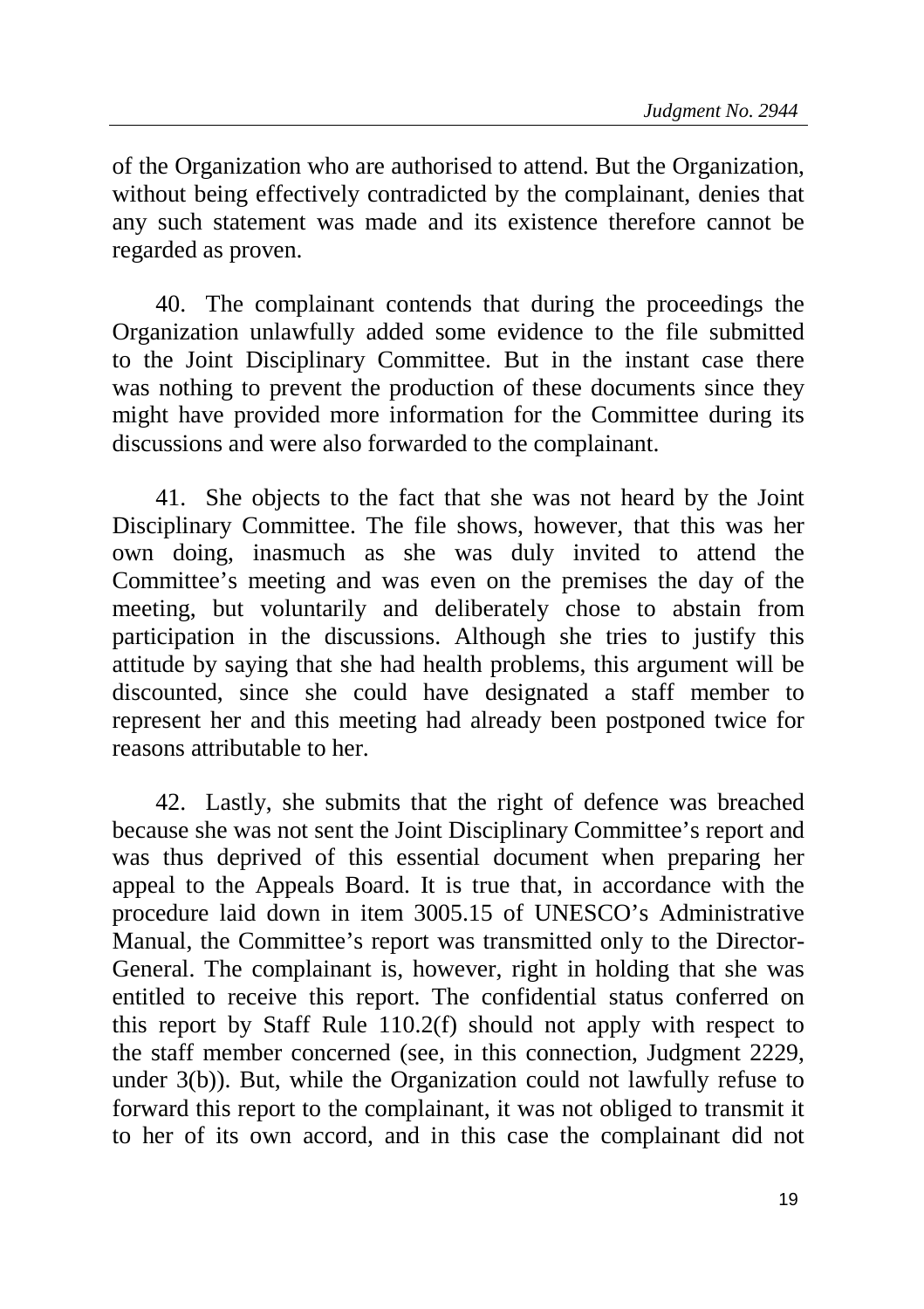actually request this document. It should also be noted that the complainant subsequently received the report in question during the proceedings before the Appeals Board, so that she was in fact able to acquaint herself with the contents of this document when preparing her submissions to that body.

43. The complainant also criticises the lawfulness of the disciplinary measure applied to her. In this regard, she first denies the substance of the charges against her or that they constituted serious misconduct.

44. While she does not deny the existence of her debts as such, she contends that she did not deliberately put herself in this situation, but that it is the result of recurrent financial difficulties and that the responsibility for paying the sums in question lies partly with her former husband who stood surety for her. But none of these circumstances alters the fact that the acts with which she is charged constitute serious misconduct, because it has in any case been established that the complainant engaged in conduct which was objectively incompatible with her professional obligations (see, for example, Judgments 1363, under 32, or 1960, under 6).

45. She then denies that the acts with which she is charged constituted, as the Director-General held, a breach of her duty to abide by the law and public policy of the host State. This plea is completely inapposite. By not paying the sums owed to creditors for more than ten years and not complying with several court rulings ordering her to meet her obligations, the complainant, an international civil servant, plainly did not show due respect for local laws and institutions and for the public policy of the host State, as this notion must be understood here.

46. Also, the complainant's contention that her conduct did not compromise UNESCO's reputation and image which, on the contrary, were bound to be tarnished by this attitude on the part of one of the Organization's staff members is of no avail. Indeed, the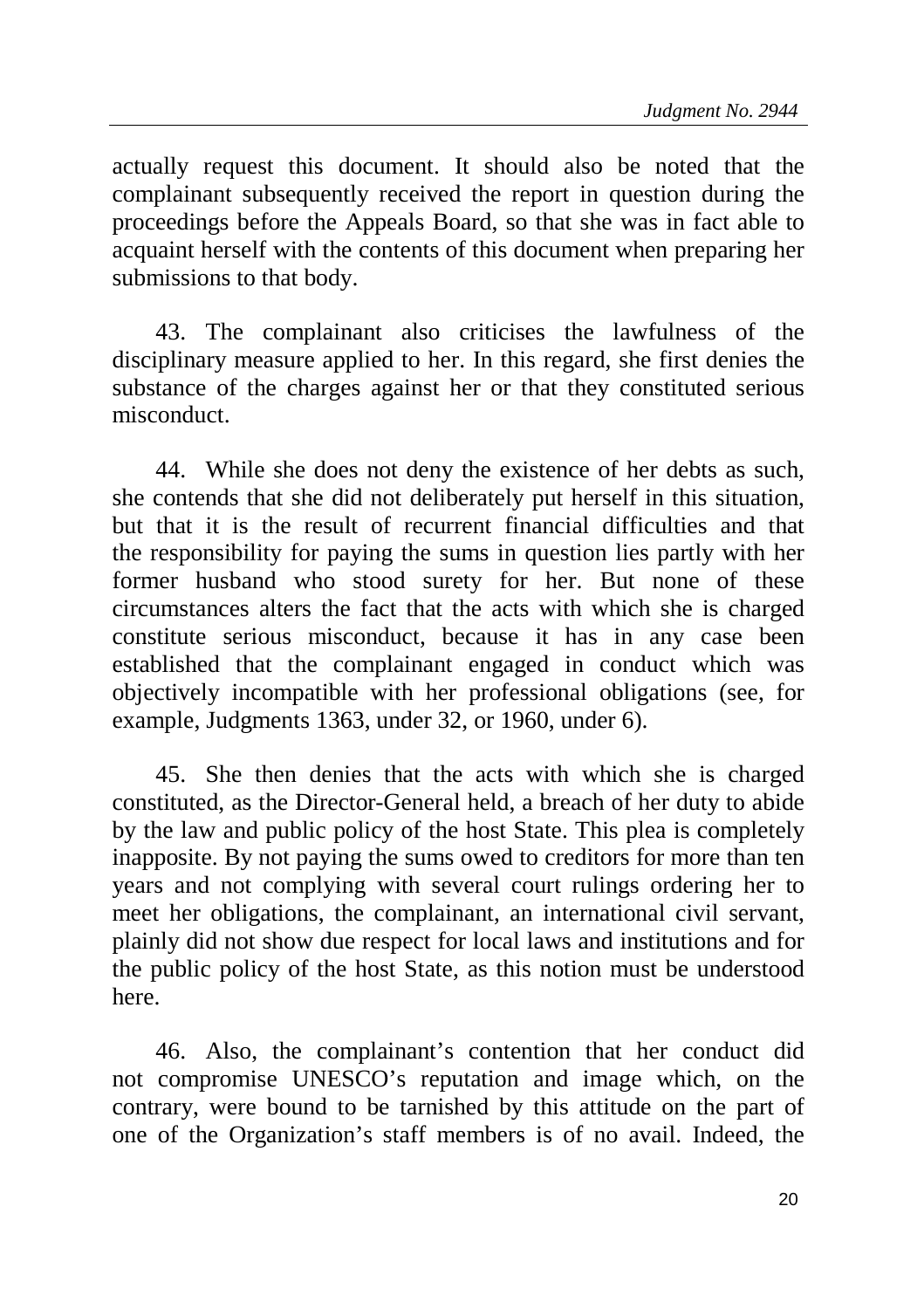above-mentioned *notes verbales* of the French Ministry of Foreign Affairs and media coverage of this case are indicative of the serious injury caused to UNESCO. Furthermore, the complainant's behaviour was likely to increase the reluctance already displayed by some landlords and estate agents in Paris to rent accommodation to staff members of the Organization on account of the lack of an effective remedy should they default on their rent payments.

47. With regard to the repeated breaches of the Standards of Conduct for the International Civil Service with which she was also charged, the complainant contends that the standards in question, which were drawn up by the International Civil Service Commission, were not published by UNESCO until 30 January 2007, in other words after the acts with which she is charged. She infers from this that these standards did not apply to her *ratione temporis* and that the Director-General, in taking disciplinary measures against her on the grounds that they had been breached, flouted the general principle whereby adverse provisions cannot apply retroactively. However, the impugned decision does not refer expressly to the standards published in 2007. Firstly, the fact is not disputed that an earlier text laying down such standards had been in force at UNESCO since 1954, and the complainant's argument that staff members were unfamiliar with it, even if it were true, would not deprive the text of its legal effect. Secondly, the reference in the impugned decision to the Standards of Conduct for the International Civil Service should really be construed as a general reference to all the professional and ethical obligations applicable to these civil servants owing to the requirements of their status, and not as a specific reference to a given text codifying these obligations.

48. The Director-General was therefore right in considering that the complainant had not complied with Staff Regulation 1.4, which states that "[m]embers of the Secretariat shall conduct themselves at all times in a manner befitting their status as international civil servants". The complainant's conduct was blatantly inconsistent with these requirements and, as the Tribunal has already observed in several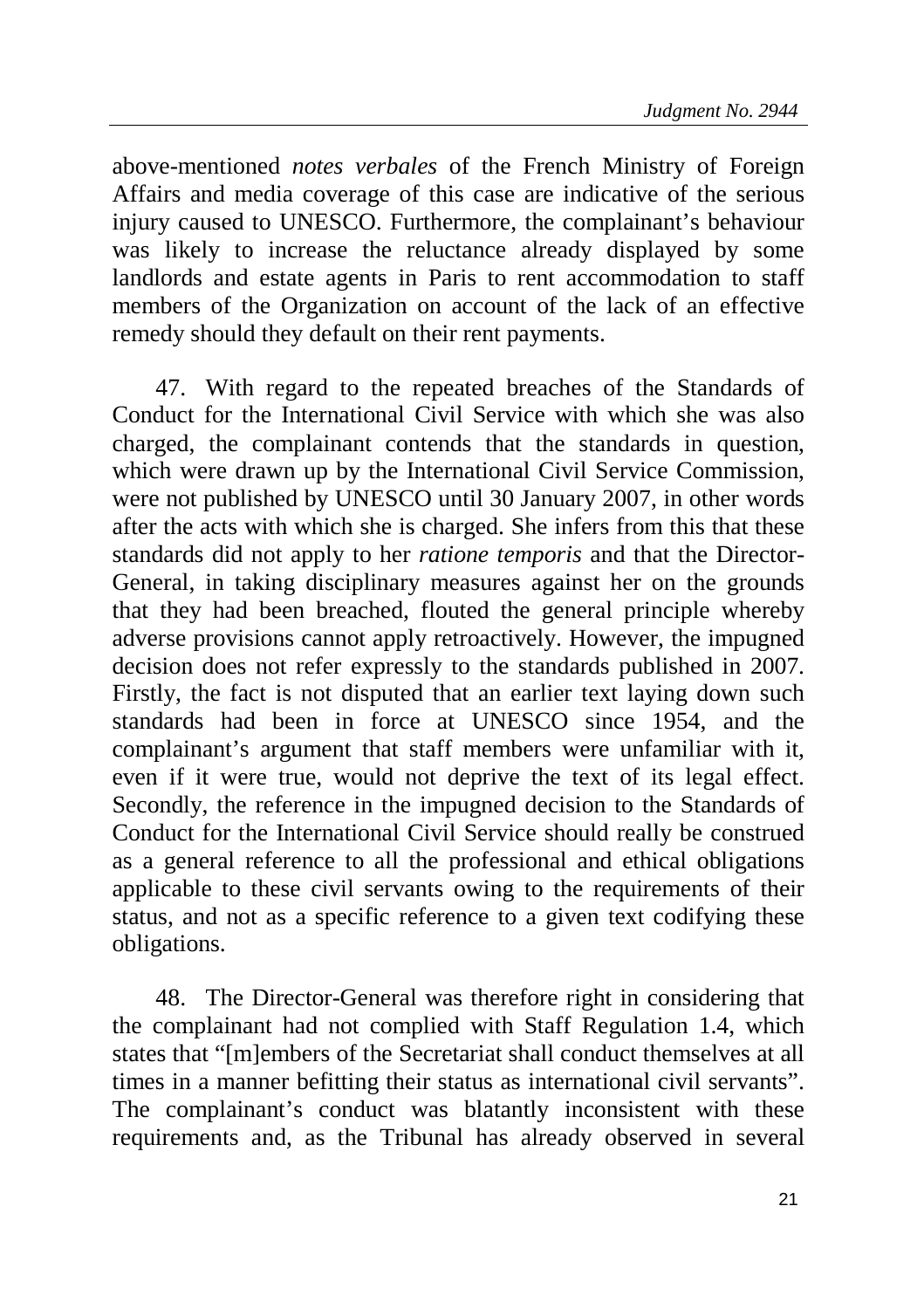similar cases, such breaches of private financial obligations on the part of international civil servants are incompatible with the rules of conduct by which they must abide (see, for example Judgments 53, under 7, 1480, under 3, or 1584, under 9).

49. The Director-General was also right to consider that the complainant had not honoured her obligations under Staff Regulations 1.8 and 1.9, regarding respectively the immunities and privileges of staff members of the Organization and the declaration signed by them on accepting their appointment. As far as the reference to Staff Regulation 1.8 is concerned, the complainant contends that she never formally relied on her immunity as a staff member of UNESCO in the proceedings to which she was party. However, the fact remains that she objectively took advantage of this immunity because it was impossible for her creditors to obtain the attachment of her salary from the Organization, or to use other coercive measures which would have been available to them had she been an ordinary debtor. Moreover, the fact that the memorandum of 22 September 2006 informing the complainant of the opening of disciplinary proceedings expressly mentioned only the breach of Staff Regulation 1.4, and not that of Staff Regulations 1.8 and 1.9, did not prevent the adoption of disciplinary measures in response to her failure to meet the requirements of these provisions as well. Indeed, the charges of which she was notified on that occasion encompassed in substance the breach of all the Staff Regulations in question and, in any case, the disciplinary authority was not obliged to accept that the acts described in this memorandum constituted the offences identified therein.

50. As for the issue of whether the measure of termination was appropriate having regard to the degree of seriousness of the acts in question, the complainant submits that such a measure was "unreasonable, disproportionate and inhumane". It must be pointed out that, according to firm precedent, as recalled in particular in Judgments 207, 1984 and 2773, the disciplinary authority has a discretion to determine the severity of a disciplinary measure justified by a staff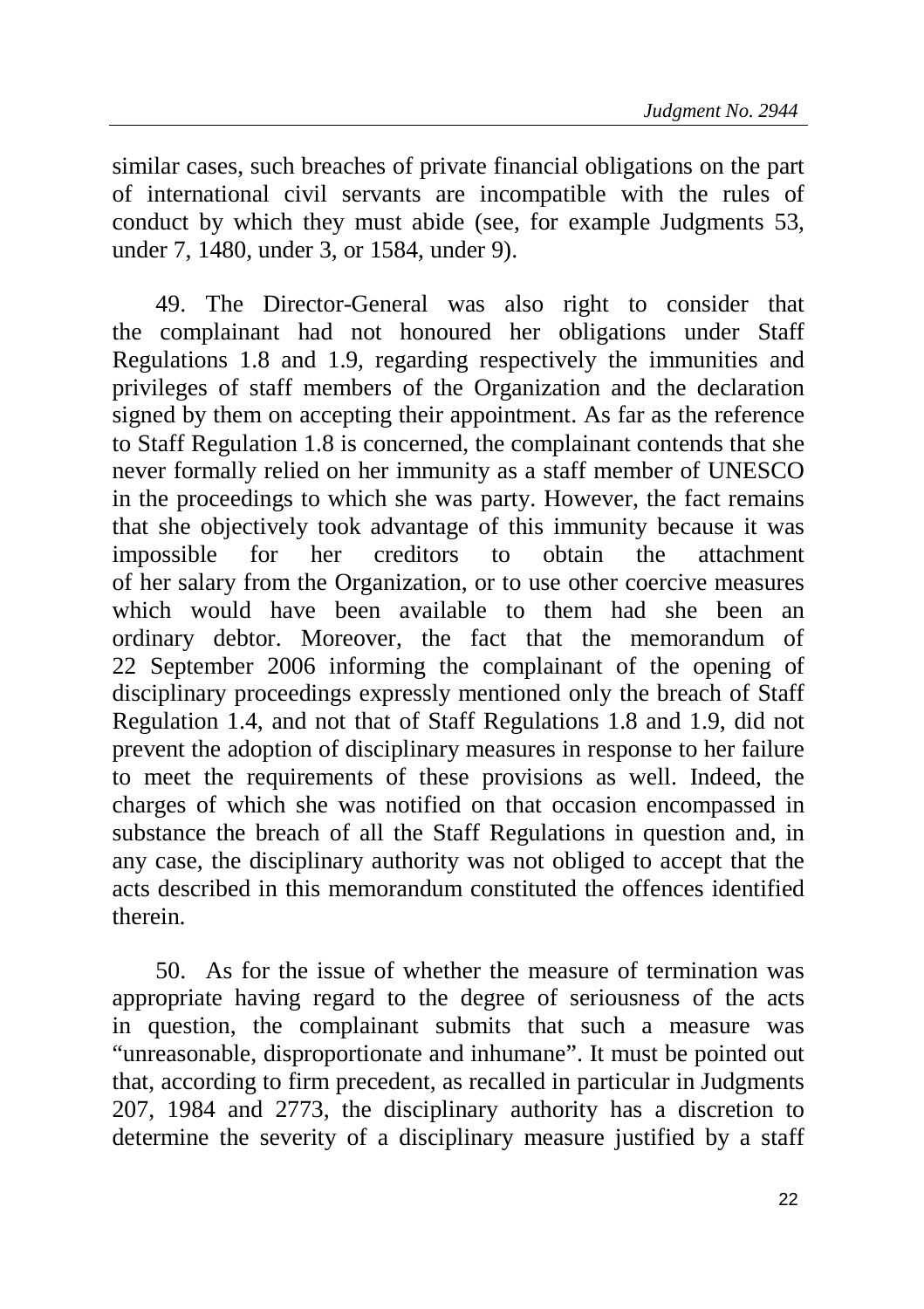member's misconduct, provided that the measure adopted is not manifestly out of proportion to the offence. It cannot be alleged that termination of the complainant's appointment, the disciplinary measure chosen, was manifestly out of proportion to the degree of seriousness of the acts listed above, notwithstanding the complainant's length of service with UNESCO and her recognised professional abilities. The Tribunal therefore considers that, in taking this decision, the Director-General did not exceed the limits of his discretionary authority.

51. Lastly, the complainant alleges misuse of authority with regard to the contested disciplinary measure. She first argues that the purpose of the disciplinary proceedings against her was to compel her to meet private obligations and that this did not *per se* have any bearing on the interests of the Organization. But this argument must be rejected, because honouring private obligations is, as has already been stated, an integral part of the duties that are inherent to the status of an international civil servant. The complainant further argues that the staff of the Bureau of Human Resources Management displayed "blatant personal prejudice" against her and that the disciplinary proceedings to which she was subjected formed part of the moral harassment of which she complains. However, for the reasons set forth in considerations 24 to 29 above, such harassment cannot be considered to have occurred, and there is nothing in the file to show that the staff members in question neglected their duty of objectivity in these proceedings.

52. Whilst the disputed disciplinary measure is not therefore tainted with any flaws, a question remains as to whether the possible errors mentioned in the Appeals Board's opinion were in fact committed by the Organization when handling the complainant's case, since she relies on the conclusions reached by the majority of the Board on this point.

53. The first of these errors was said to result from the fact that, in view of the potentially serious nature of the charges levied against senior management by the complainant, the Organization ought to have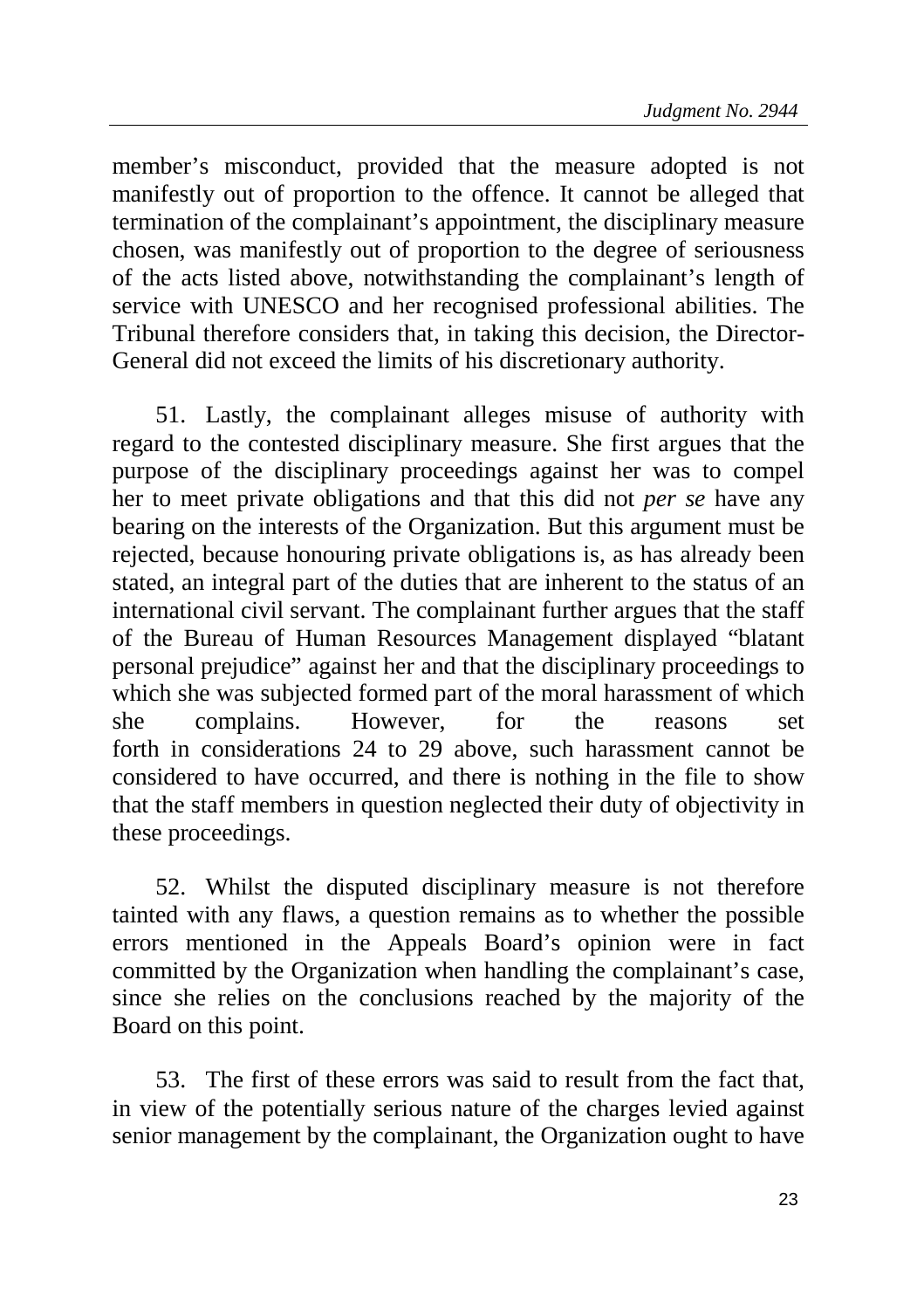held an inquiry to ascertain the truth of these charges before using its disciplinary authority against her. The Tribunal does not share that view. Since, as has already been said, the complainant did not submit a formal complaint of moral harassment on the basis of the Administrative Circular of 20 April 2005 already mentioned, the Organization was not obliged to conduct the investigations prescribed in such an eventuality. In these circumstances, although the Director-General certainly had the authority to order the opening of an inquiry into the merits of the complainant's accusations, he could lawfully forgo such action. The situation might possibly have been different had these accusations appeared, *prima facie*, to be well founded and corroborated by at least some evidence, but that was not the case here, as may be inferred from considerations 24 to 32 above. Thus, UNESCO did not commit any error in deciding not to hold the inquiry in question – which the complainant herself does not seem to have expressly requested.

54. The second criticism which the Appeals Board levels at the Organization is that it "missed the opportunity to suggest the implementation of the provisions of Staff Rule  $103.19(g)$ " under which "[t]he Director-General may, as an exceptional measure and under such conditions as he may determine, authorize the cession by a staff member of part of the salary and emoluments due to him by the Organization". But, while it could certainly have been proposed to the complainant to request, on the basis of this text, that some of her salary be ceded to her creditors, the Organization cannot be deemed to have acted unlawfully because it did not contemplate the implementation of this provision. Moreover, it is hard to see how the complainant could have benefited from recourse to that option, apart from securing protection against her own bad habits, since there was nothing to prevent her from discharging her debts to her creditors of her own accord by paying them out of her monthly salary. In fact, it seems highly improbable, bearing in mind the complainant's general conduct, that she would have consented to the introduction of such an arrangement.